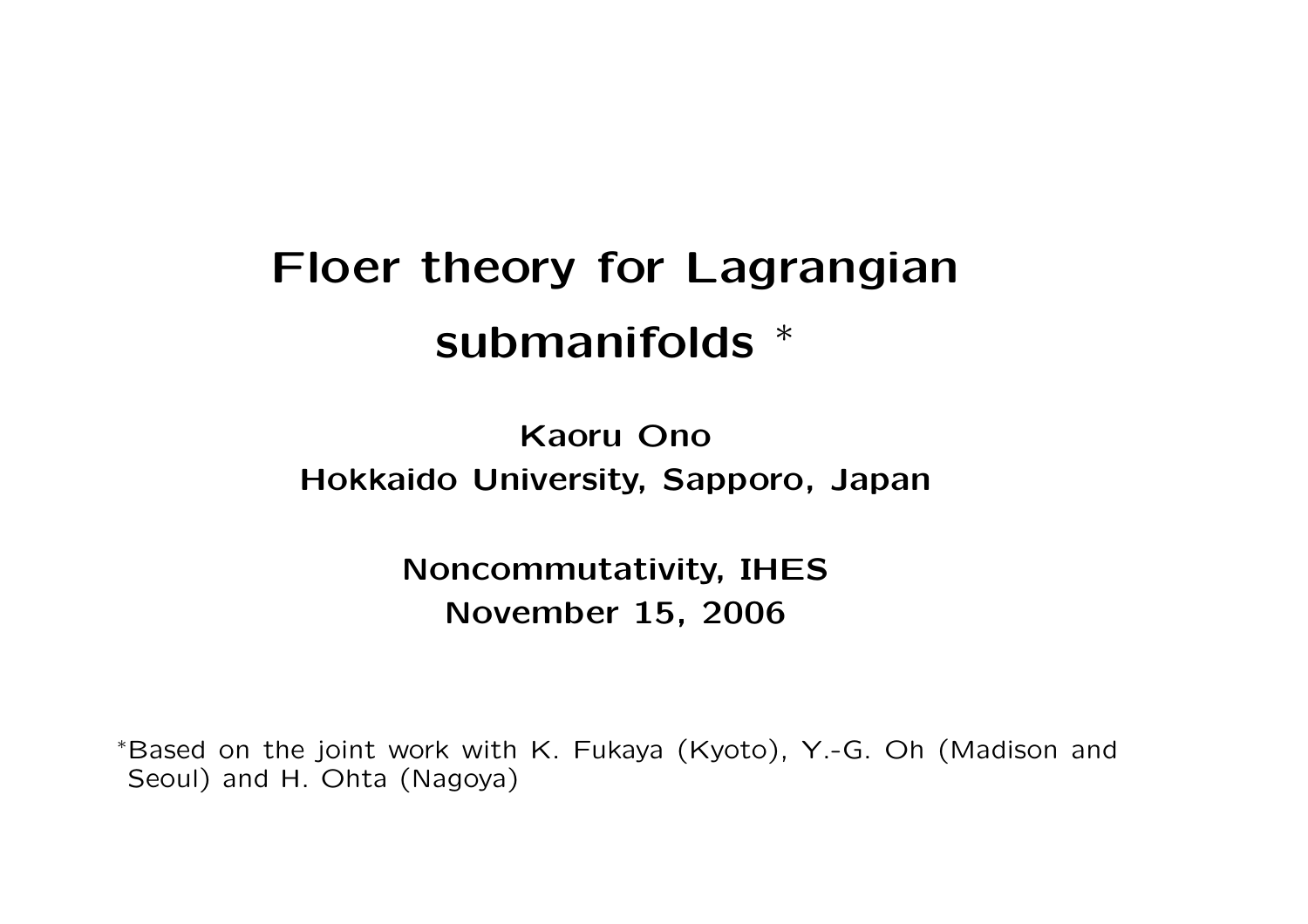## suitable compactification moduli spaces The transversality and transversion invariants with of "geometric objects" *−−−−−−−−−−→* compatibility conditions (non-linear elliptic PDE) intersection theory algebraic structure Kuranishi structure associated to geometry

*•* **quantum cohomology, Gromov-Witten invariants** (Ruan-Tian, McDuff-Salamon; Fukaya- —, J. Li-G. Tian, Ruan, Siebert) Li-Tian, Behrend-Fantechi

- *•* **Floer (co)homology for Hamiltonian systems** (Floer, Hofer-Salamon, —
- ; Fukaya- —, G. Liu-G. Tian) with pair-of-pants product (Schwarz, ...)
- *•* **Floer (co)homology for Lagrangian intersections** (Floer, Oh; Fukaya-

Oh-Ohta- —, filtered *A∞*-algebras, bimodules, etc.)

*•* **SFT** (Eliashberg-Givental-Hofer), ...

(suitable compactification  $=$  stable map compactification due to Kontsevich)

**Note.** The first two cases: intersection theory on homology level

The thrid case: intersection theory on chain level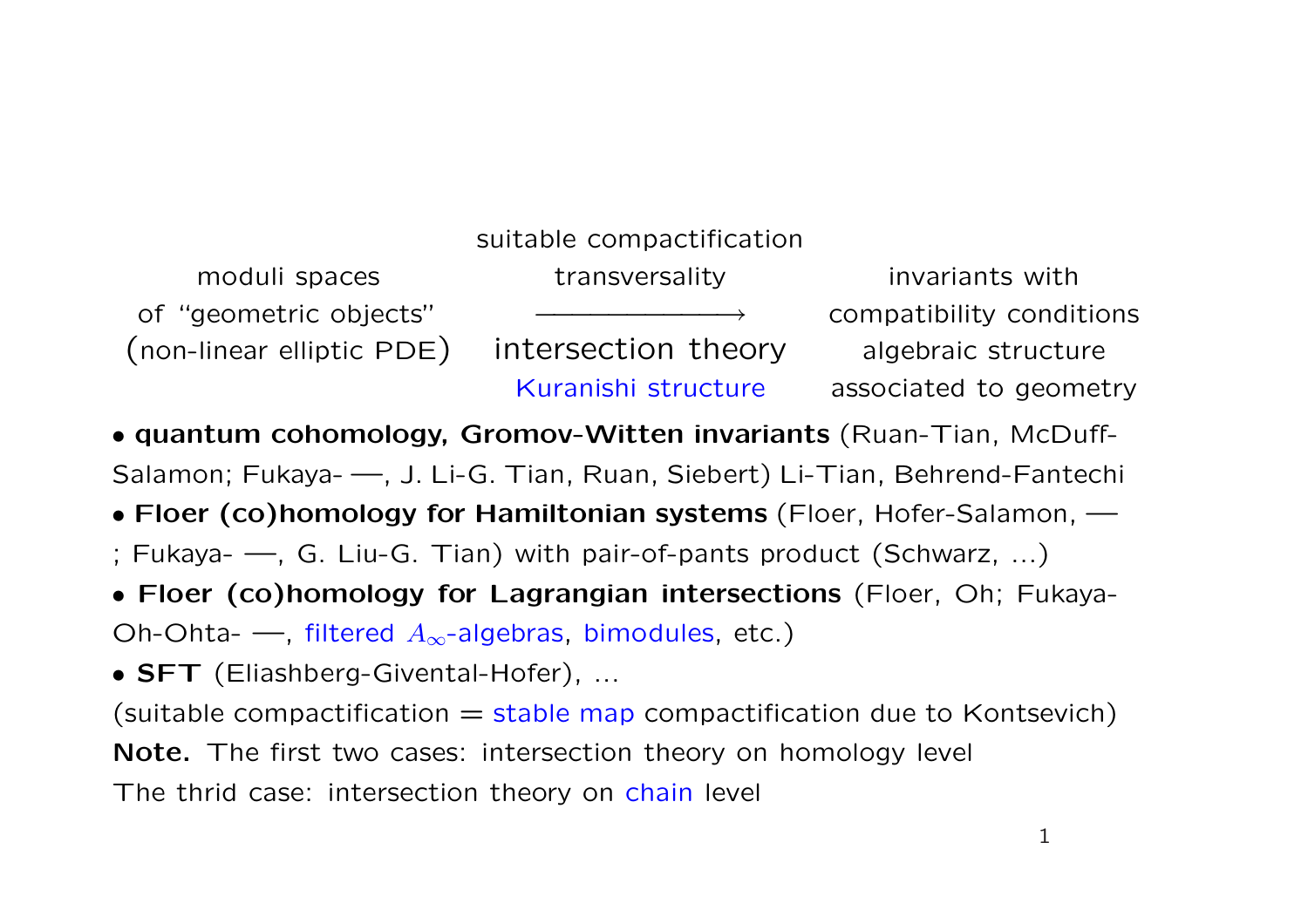#### **Symplectic manifolds**

(*M, ω*) symplectic manifold of dimension 2*n* (for simplicity, *M* is assumed to be closed.)  $\omega$   $d\omega = 0, \omega^n \neq 0$  everywhere *J* almost complex structure compatible with *ω*, i.e.,  $g_J(u, v) = \omega(u, Jv)$  is a Riemannian metric

Locally modeled on symplectic vector space  $(\mathbb{R}^{2n}, \omega_0)$  (Darboux).

**Basic examples** the total space of cotangent space of a manifold, Kähler manifolds, etc.

**Fact.** Existence, contractiblity of the space of such *J*'s  $c_1(M) = c_1(TM, J) \in H^2(M; \mathbb{Z})$  is well-defined.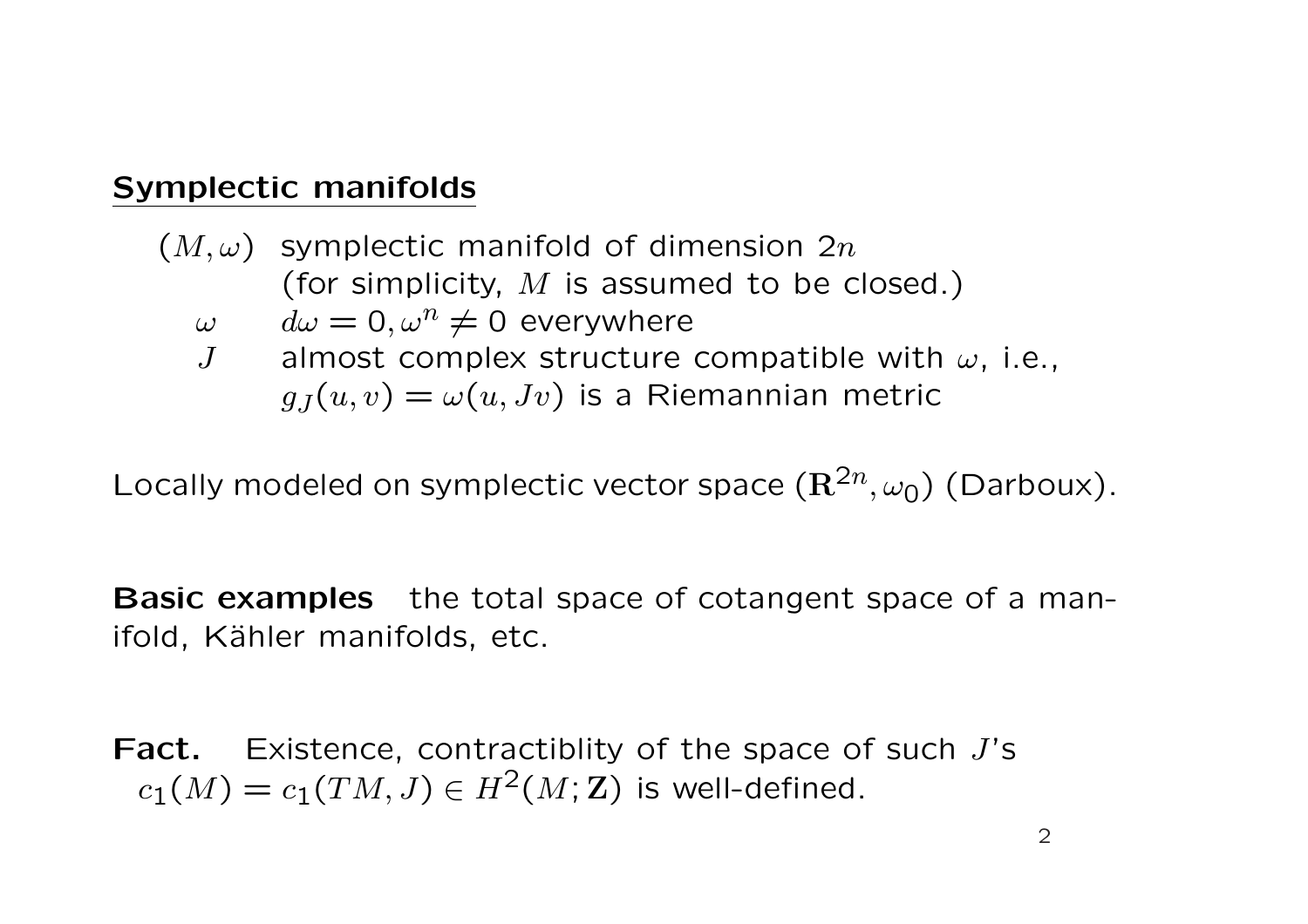#### **Basic Concepts**

*ι* : *L → M* Lagrangian submanifold (today: only embedding)

$$
\iota^*\omega = 0, \quad \dim L = \frac{1}{2} \dim M.
$$

**Examples.** *•* curves on a 2-dimensional symplectic manifold

- the graph of a closed 1-form on a  $C^{\infty}$ -manifold X
- Let  $G_{\eta}$  be the graph of  $\eta \in \Omega^{1}(X)$  (a section of  $T^{*}X \to X$ ).

 $G_{\eta} \subset T^*X$  is Lagrangian  $\Leftrightarrow d\eta = 0$ 

*the graph of a symplectomorphism*  $\phi \in \text{Symp}(M, \omega)$ Let  $\phi : M \to M$  be a diffeomorphism of M and  $\Gamma_{\phi}$  its graph. Set  $(P, \Omega) = (M \times M, -pr_1^*\omega + pr_2^*\omega).$ 

 $\Gamma_{\phi} \subset P$  is Lagrangian  $\Leftrightarrow$   $\phi^* \omega = \omega$ .

*•* the real part of projective algebraic manifold defined over **R** e.g., **R***P <sup>n</sup> ⊂* **C***P n* (the fixed point set of an anti-symplectic involution)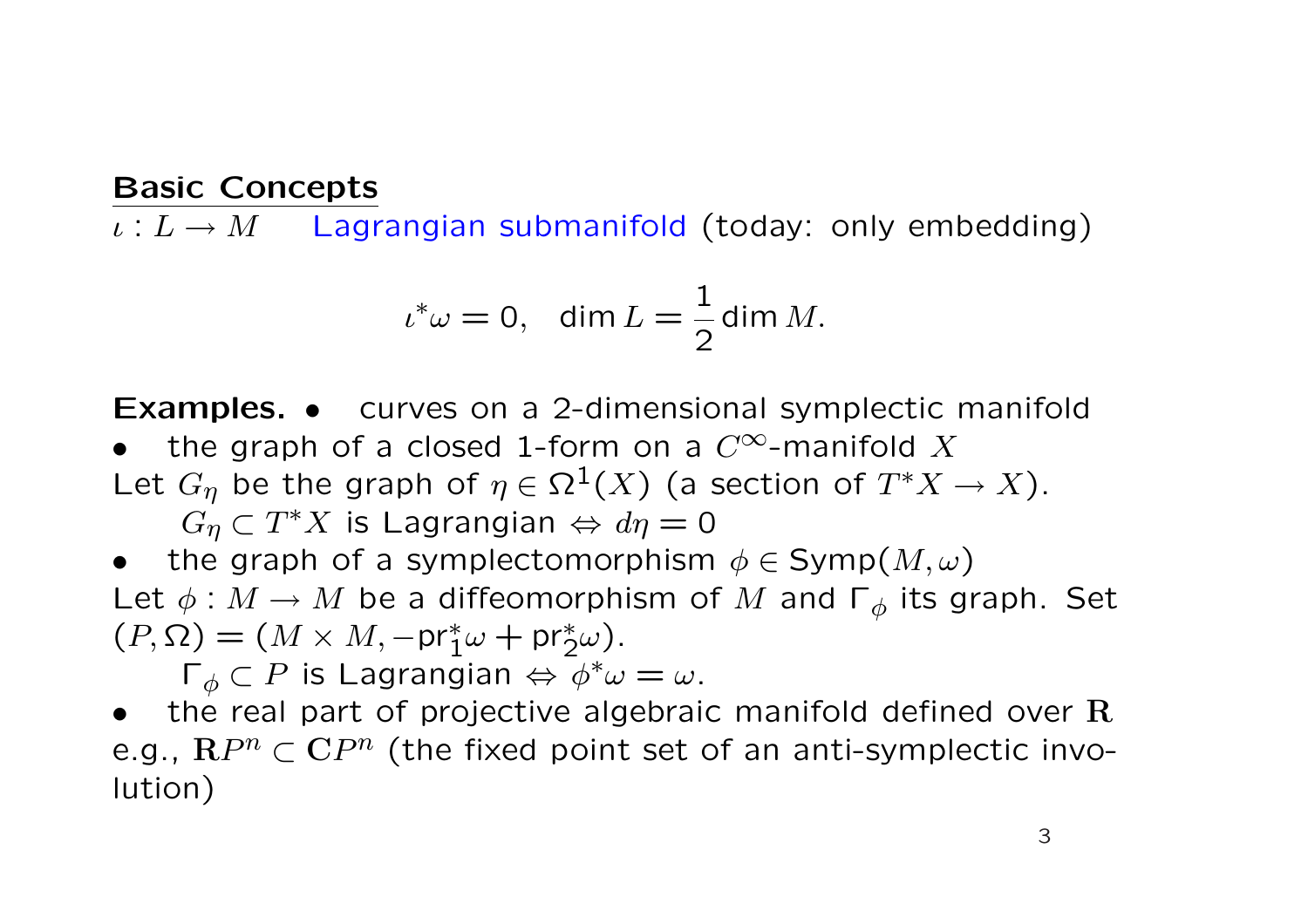The Hamiltonian vector field  $X_h$  associated to  $h \in C^\infty(M)$  is defined by

$$
i(X_h)\omega = dh.
$$

**Note.**  $\mathcal{L}_{X_h} \omega = 0$ . (Cf.  $\mathcal{L}_X \omega = 0 \Leftrightarrow i(X) \omega$  a closed 1-form)  $\{X | \mathcal{L}_X \omega = 0\}$ / $\{$ Hamiltonian vector fields $\} \cong H^1(M; \mathbf{R})$ .  $H = \{h_t\}$  a smooth family of functions, i.e.,  $H : \mathbf{R} \times M \to \mathbf{R}$ ,  $h_t = H(t, \cdot),$ 

$$
H \overset{\text{Ham v. f.}}{\rightsquigarrow} \{X_{h_t}\} \overset{\text{integrate}}{\rightsquigarrow} \{\varphi^H_t\}
$$

**Definition.**  $\varphi \in \text{Diff}(M)$  is called a Hamiltonian diffeomorphism iff  $\varphi = \varphi_1^H$  for some  $H = \{h_t\}.$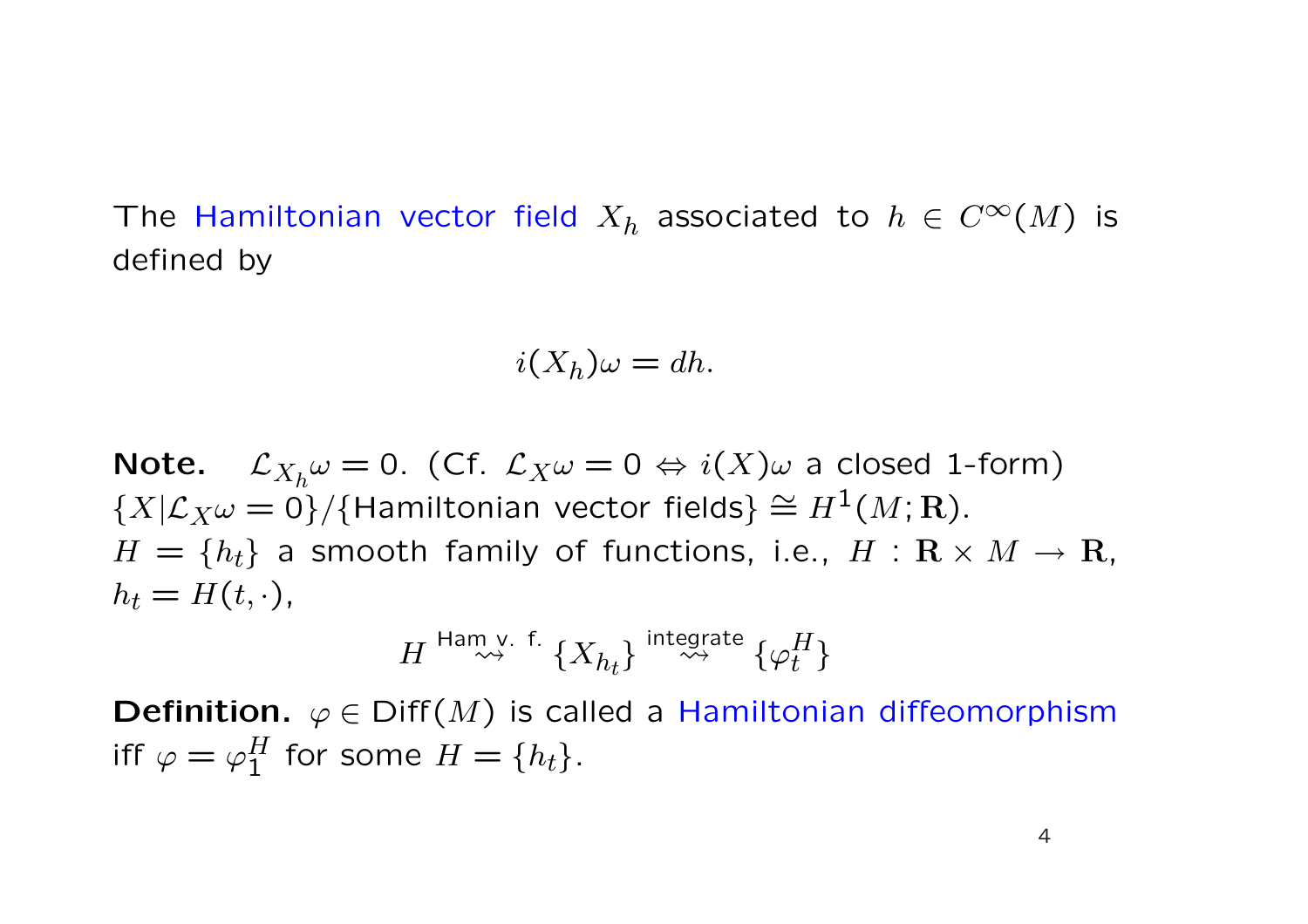#### **Arnold's conjecture for fixed points of Ham diffeo**

 $\forall$  *For*  $\varphi \in \text{Ham}(M, \omega)$ ,  $\#\text{Fix}(\varphi) > \min{\{\#\text{Crit}(h)|h \in C^{\infty}(M)\}}$ . RHS  $=$  LS category of  $M >$  cup-length  $(M)$  $\forall p \in \text{Fix}(\varphi)$  non-deg.  $\Rightarrow \# \text{Fix}(\varphi) \ge \min\{\# \text{Crit}(h) | h \text{ Morse}\}$ Morse theory gives lower bound for RHS. (sum of Betti numbers, ...)

**Note.** Compare with the case of diffeomorphisms, homeomorphisms.

### **Analogous question for Lagrangian intersections**

*L ⊂ M* Lagrangian submanifold, *ϕ ∈* Ham(*M, ω*)  $\#L \cap \varphi(L) \ge \min\{\#\text{Crit}(f) | f \in C^{\infty}(L)\}$ ? *L* transv.  $\phi(L) \Rightarrow \text{LHS} \ge \min\{\#\text{Crit}(f) | f \text{ Morse}\}$ ?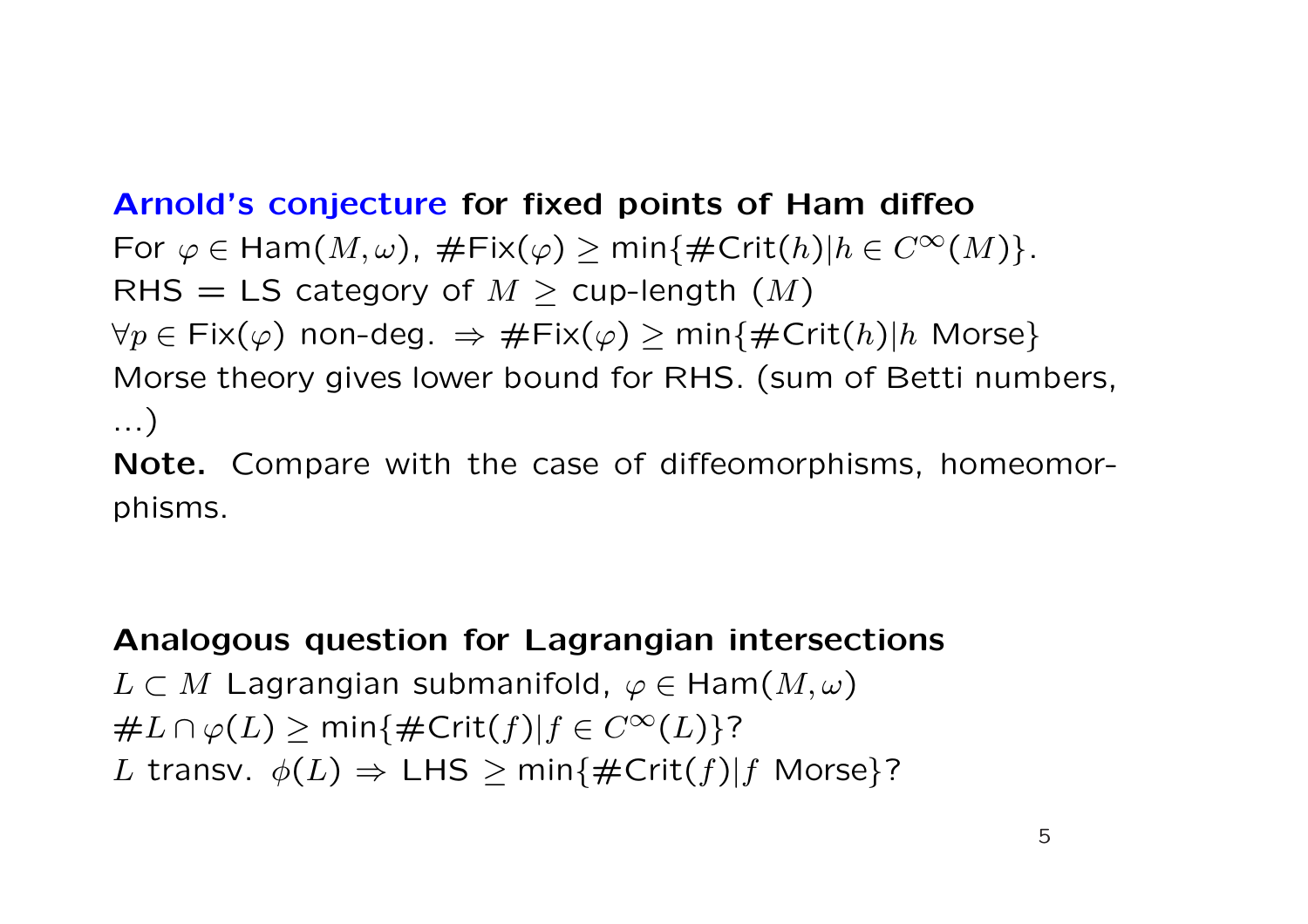There are cases when (a weaker version of) estimate hold: great circles on the round 2-sphere, the zero section of the cotangent bundle (Laudenbach-Sikorav, Hofer)

In general, no such estimates. (e.g., small circles on the round 2-sphere) It is not only a bad news.  $L \cap \varphi(L) = \emptyset \Rightarrow$  Existence of non-constant pseudo-holomorphic discs with boundary on *L ⇒* non-existence of exact Lagrangian submanifold in **C***<sup>n</sup>* (Gromov), non-degeneracy of Hofer's distance (Chekanov, Oh, originally due to Hofer, Lalonde-McDuff), etc.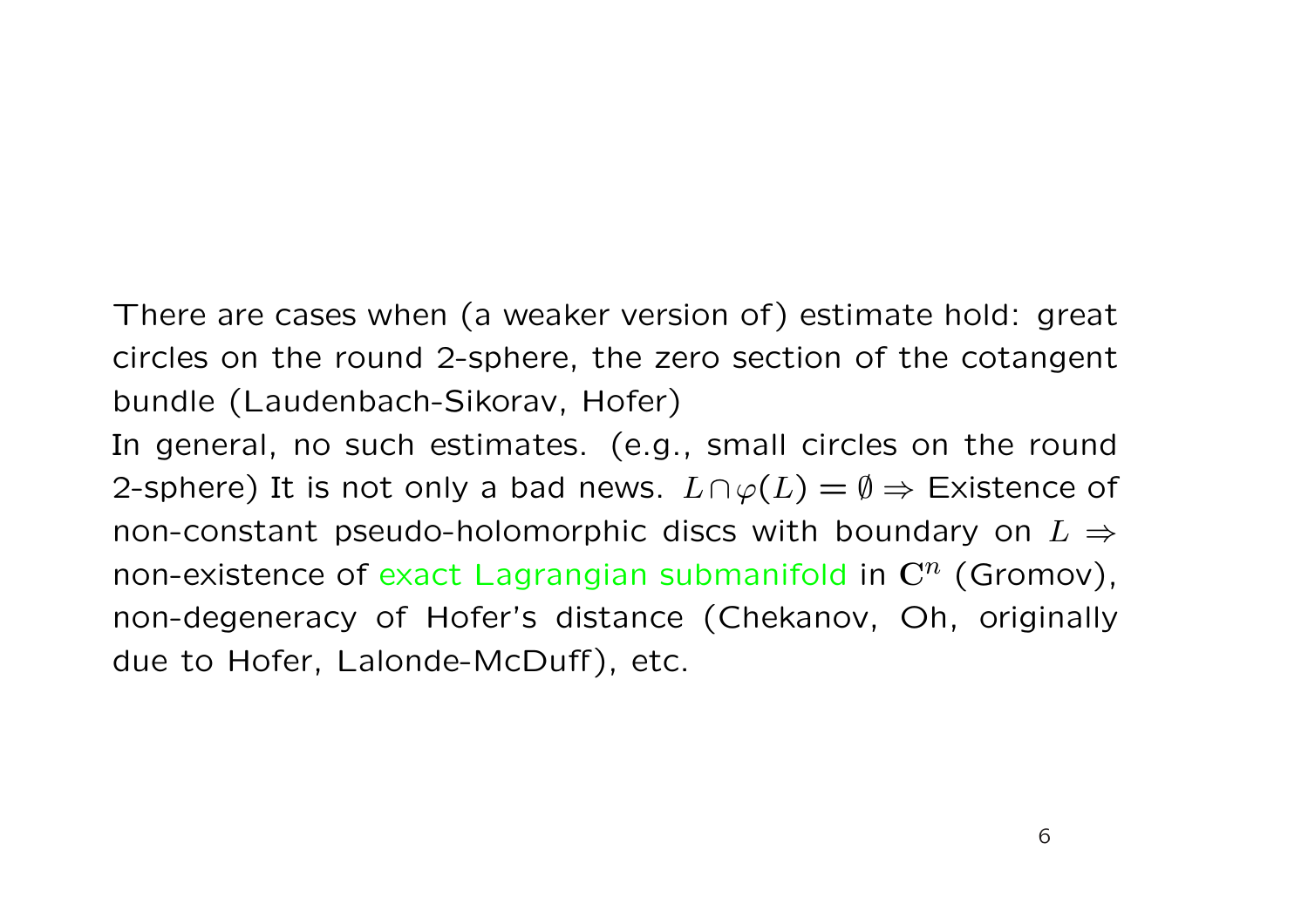**Set-up for Floer theory of Lagrangian intersections**  $L_0, L_1$  ⊂ *M* such that  $L_0$   $\pitchfork$   $L_2$  $P(L_0, L_1)$ : the space of paths from  $L_0$  to  $L_1$ Define the closed 1-form  $\alpha$ , in a formal sense, on  $\mathcal{P}(L_0, L_1)$  by

$$
\alpha_{L_0, L_1}(\xi) = \int_0^1 \omega\big(\xi(t), \dot{\gamma}(t)\big) dt \text{ for } \xi \in \text{``}T_{\gamma} \mathcal{P}(L_0, L_1)\text{''}
$$

Note that  $\text{Zero}(\alpha_{L_0,L_1}) = L_0 \cap L_1$ 

**Action functional**

$$
\tilde{\mathcal{P}}(L_0, L_1) \stackrel{\mathcal{A}_{L_0, L_1}}{\rightarrow} \mathbf{R}
$$
  
\n
$$
\downarrow d\mathcal{A}_{L_0, L_1} = \pi^* \alpha_{L_0, L_1}
$$
  
\n
$$
\mathcal{P}(L_0, L_1)
$$

7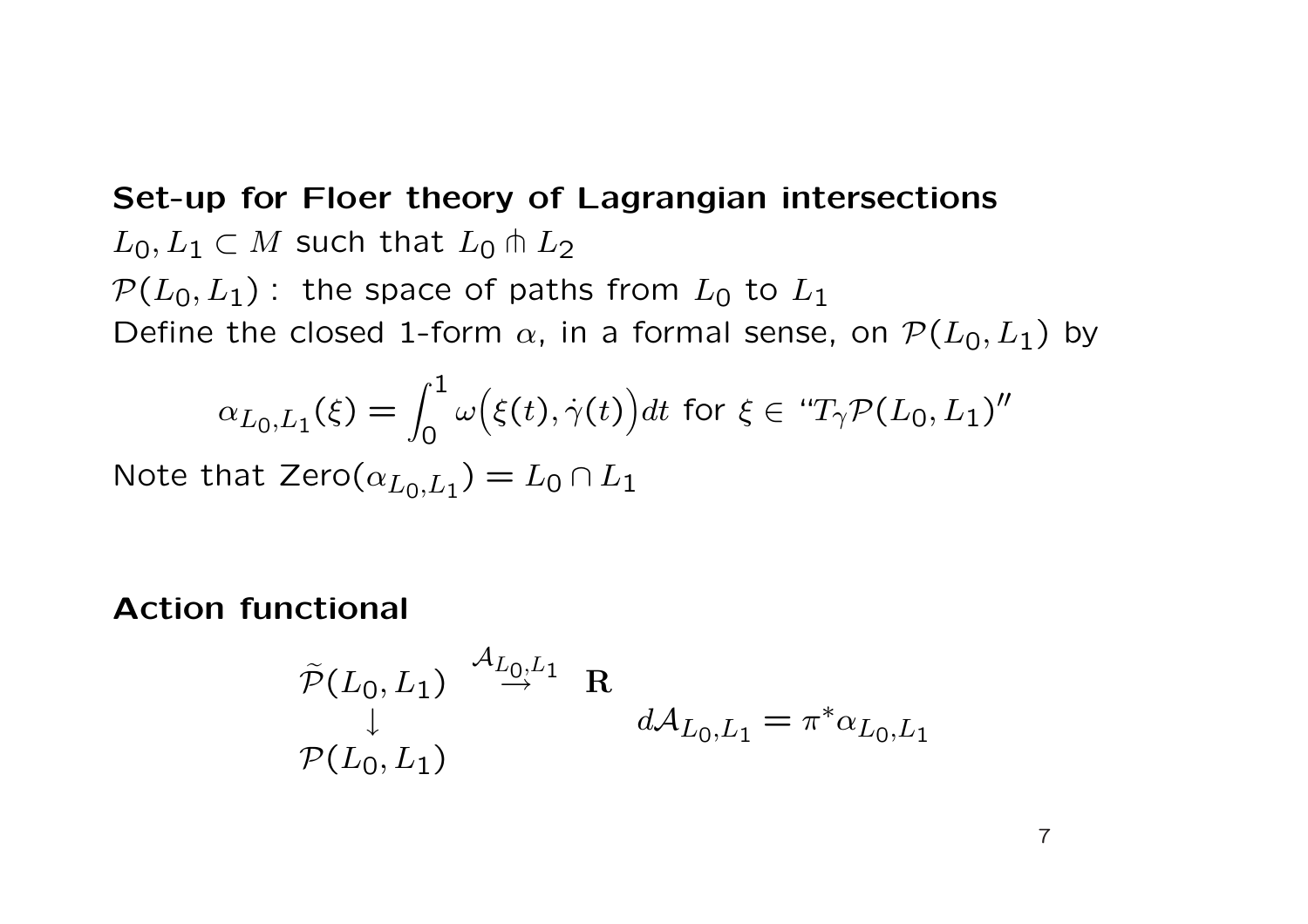#### **Maslov-Viterbo index**

There are infinitely many positive, resp. negative eigenvalues of the Hessian operator of the action functional at critical points. Although the usual Morse index does not make sense, we can consider the relative index along paths joining critical points. If we take an appropriate covering space of  $\widetilde{\mathcal{P}}(L_0, L_1)$ , the absolute index can be defined:

$$
\mu_{L_0,L_1}:\mathsf{Crit}(\mathcal{A}_{L_0,L_1})\to\mathbf{Z}
$$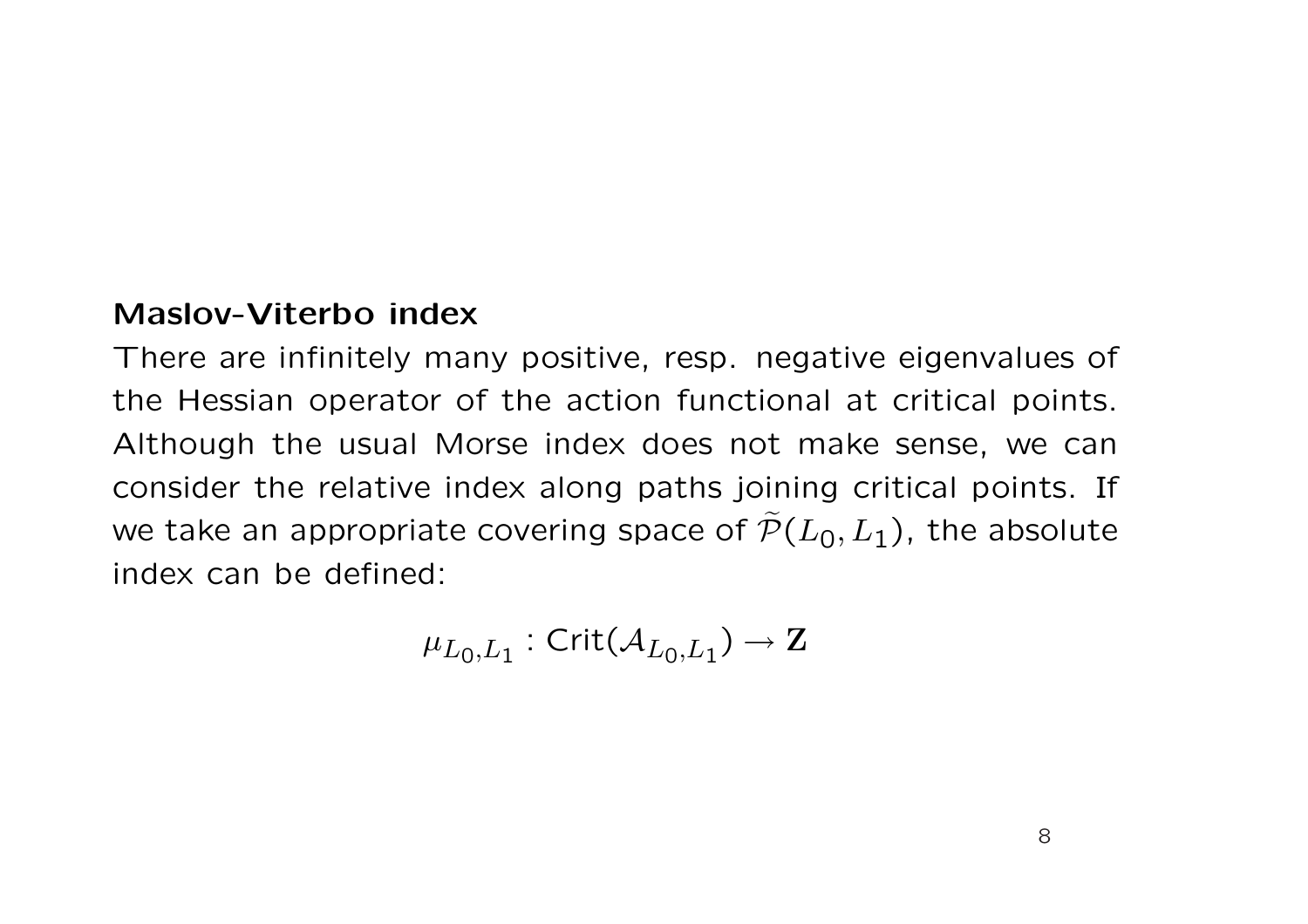$J = \{J_t\}$  a family of compatible alm cplx str  $\Rightarrow$  (formal)  $L^2$ metric

Formally, **gradient flow lines** are described as follows.

**(Perturbed) Cauchy-Riemann equation**

$$
\frac{\partial u}{\partial \tau} + J(u)\frac{\partial u}{\partial t} = 0
$$
\nfor  $u : \mathbf{R} \times [0, 1] \to M$   
\n $u(\tau, i) \in L_i, i = 0, 1$ 

with suitable asymptotic condition at *τ → ±∞*.

For solutions, the energy is given by  $E(u) = \int |\frac{\partial u}{\partial \tau}|^2 d\tau dt$ . **Condition for bounded flow lines**

$$
E(u) < \infty \Leftrightarrow \exists \gamma \pm \frac{1}{\tau} \lim_{\tau \to \pm \infty} u(\tau, t)
$$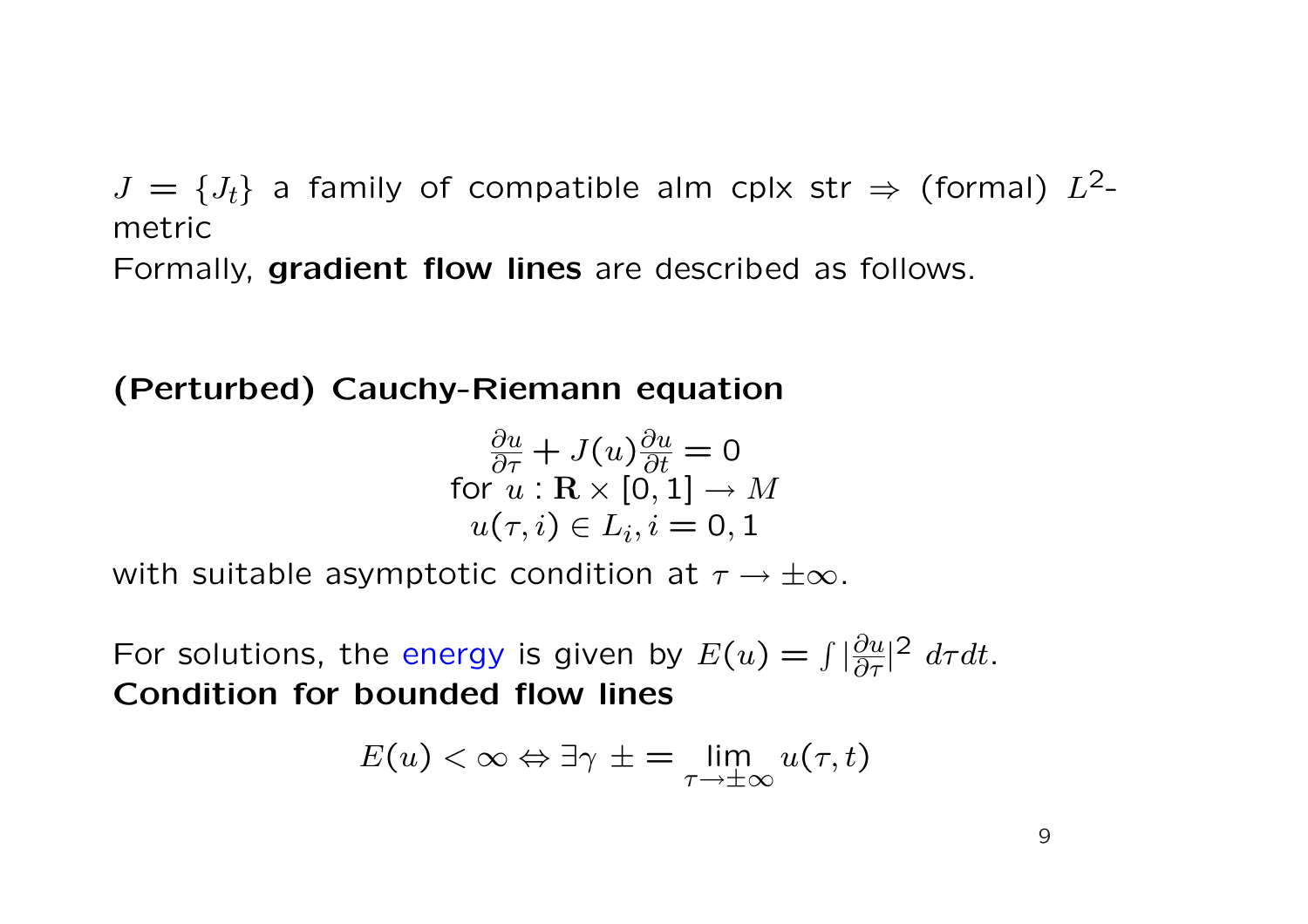**Floer complex** (CF*• , δ*) CF*•* is Floer-Novikov completion of the free module generated by Crit*A*. Grading is given by  $\mu$ .

$$
\delta(x) = \sum_{y:\mu(y) = \mu(x)+1} \# \mathcal{M}(x, y)y,
$$

where *M*(*x, y*) is the moduli space of grad. flow lines from *x* to *y*.

## **Novikov ring**  $Λ$ <sub>*L*0</sub>,*L*<sub>1</sub>.

Floer-Novikov completion of the group ring of the covering transformation group of  $\widetilde{\mathcal{P}}(L_0, L_1) \rightarrow \mathcal{P}(L_0, L_1)$ .

 $(CF^{\bullet}, \delta)$  is a "complex" over the Novikov ring.

Orientation issue is non-trivial in the case of Lagrangian intersections.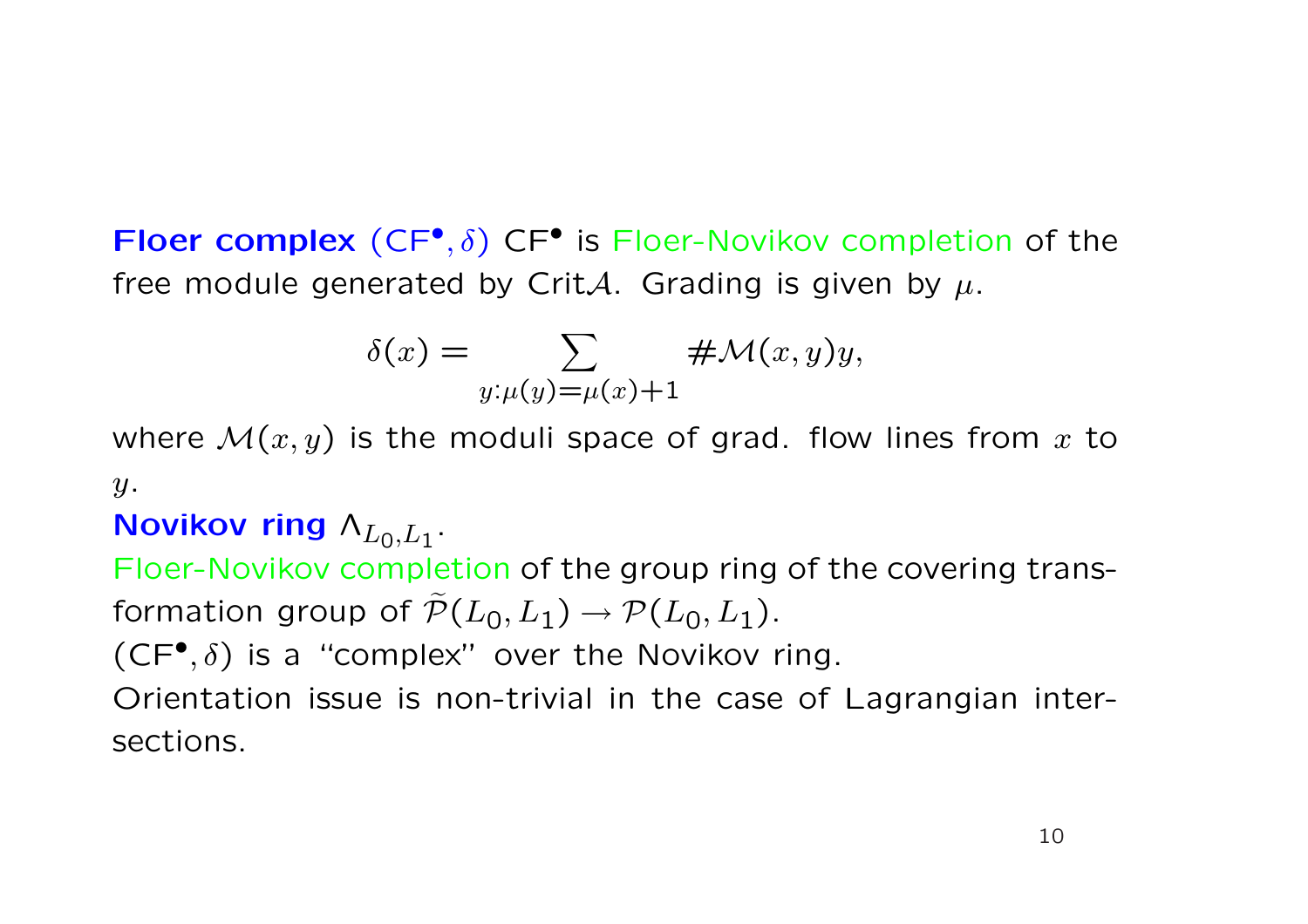#### **Floer-Novikov completion.**

*R*: ring (later consider *R* containing **Q**) Floer complex

$$
CFq := \{ \sum_{i=1}^{+\infty} a_i x_i | a_i \in R, x_i \in Crit(A) \text{ s.t. } (*) \}
$$
  
(\*)  $A(x_i) \to +\infty \quad (i \to +\infty), \quad \mu(x_i) = q$   
Novikov ring

Γ: covering transformation group of the Floer-Novikov covering

$$
\Lambda := \{ \sum_{i=0}^{+\infty} a_i g_i | a_i \in R, g_i \in \Gamma, \text{ s.t. } (**) \}
$$

 $(x*)$   $I_A(g_i) \rightarrow +\infty$   $(i \rightarrow +\infty)$ , where  $I_A(g_i) = \mathcal{A}(g_i(x)) - \mathcal{A}(x)$ ,  $x \in \tilde{\mathcal{L}}M$  or  $\tilde{P}(L_0, L_1)$ .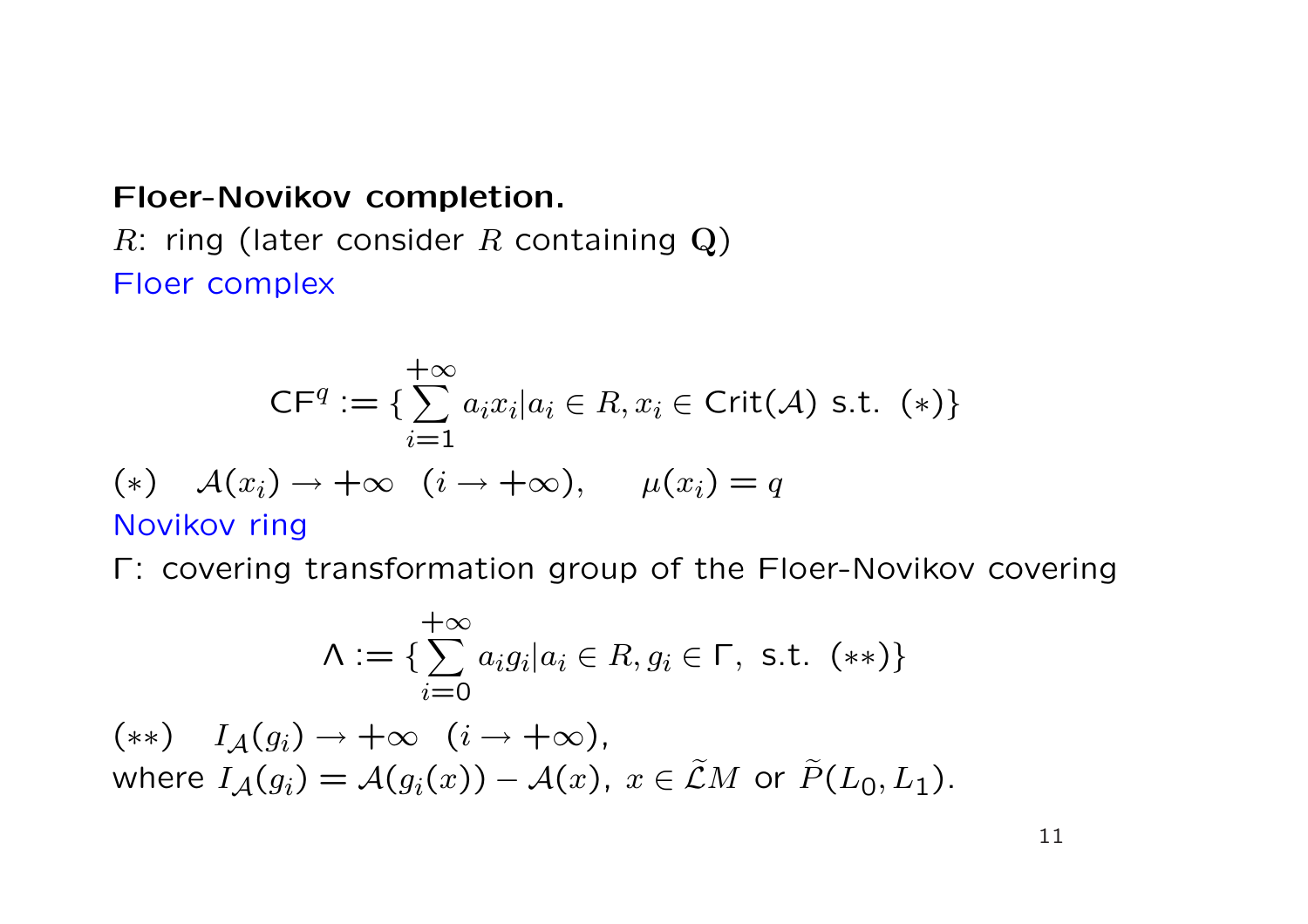

limits of grad. flow lines Il<br>broken gred. flow lines

 $\delta \cdot \delta = 0$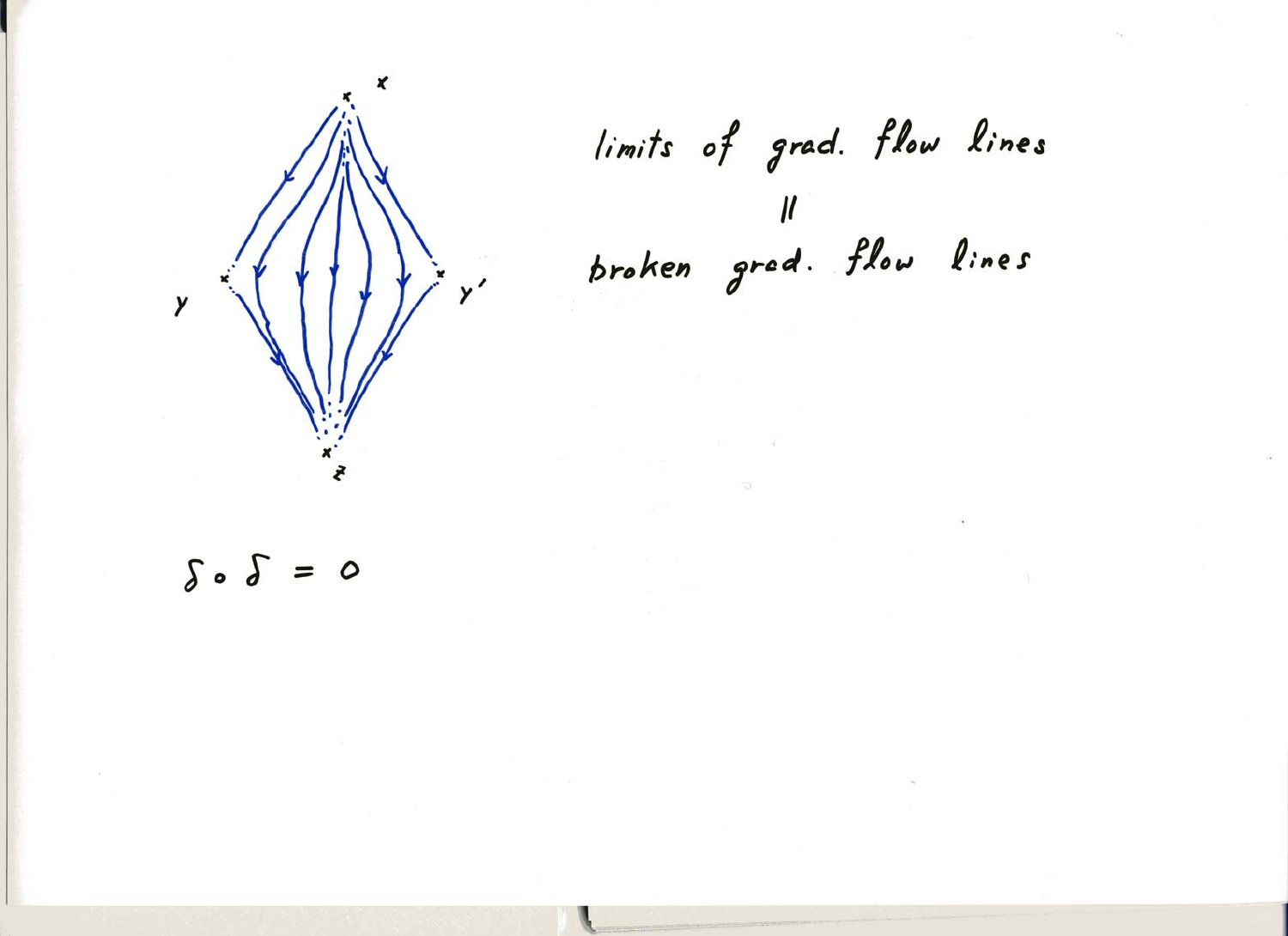**Crucial Problem.** (1)  $\delta$  well defined? (2)  $\delta \circ \delta = 0$ ?

**Ham systems** Floer: monotone case  $(c_1(M) = \lambda[\omega]$  for  $\exists \lambda > 0$ ), Hofer-Salamon, —: weakly monotone (semi-positive) case (no *J*-holomorphic spheres with negative first Chern  $#$  for generic *J*)

In these cases,  $\mathsf{HF}^\bullet(\{\varphi^H_t\},J) \cong \mathsf{H}^{\bullet+n}(M).$ 

**Lagrangian intersection** Floer:  $\pi_2(M, L) = 0 \Rightarrow (1)$  and (2)  $\dots$  Moreover,  $HF^{\bullet}(L, \varphi(L)) \cong H^{\bullet+c}(L)$  with  $\mathbf{Z}/2\mathbf{Z}$ -coeff. Oh: monotone Lagrangian submanifolds  $L_0, L_1$  with min Maslov  $\# \geq$ 3, monotone Lagrangian submanifold  $L$  and  $\varphi_1^H(L)$  with min Maslov  $\# \geq 2 \Rightarrow (1)$  and (2) hold.

*∃* spectral sequence converging to HF*•*(*L, ϕ*(*L*)). (There are cases when it degenerates at  $E_2$ -level.)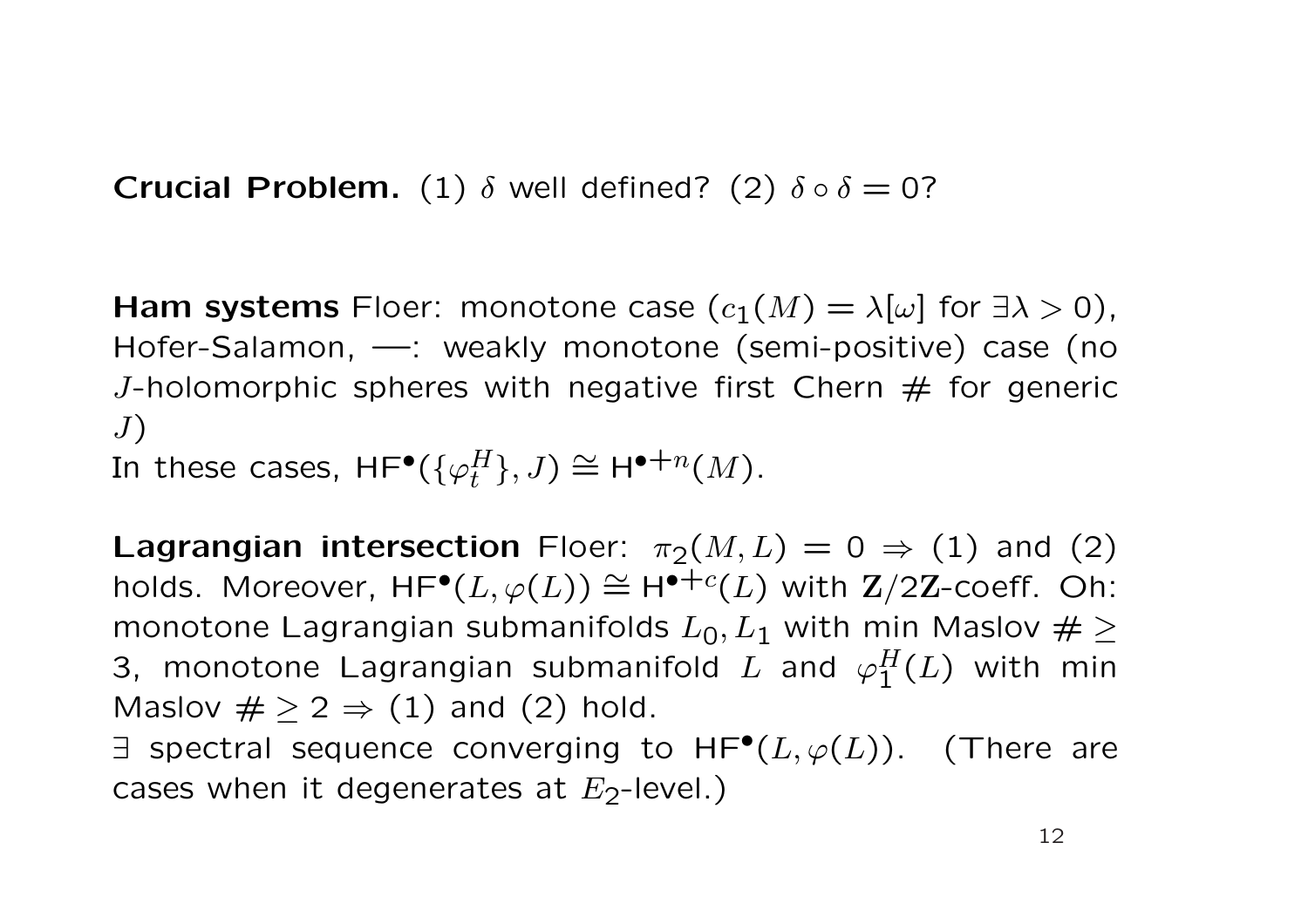#### **Hamiltonian systems** Work with **Q**-coefficients.

**Theorem.**(Fukaya- —, Liu-Tian) For any closed symplectic manifold, (1) and (2) holds. Moreover,  $\mathsf{HF}^\bullet(\{\varphi^H_t\},J) \cong \mathsf{H}^{\bullet+n}(M;{\mathbf Q})\otimes$ Λ*ω*.

**Corollary** For  $\varphi \in \text{Ham}(M, \omega)$  only with non-deg fixed points,

$$
\#Fix(\varphi)\geq \sum_{p}b_p(M).
$$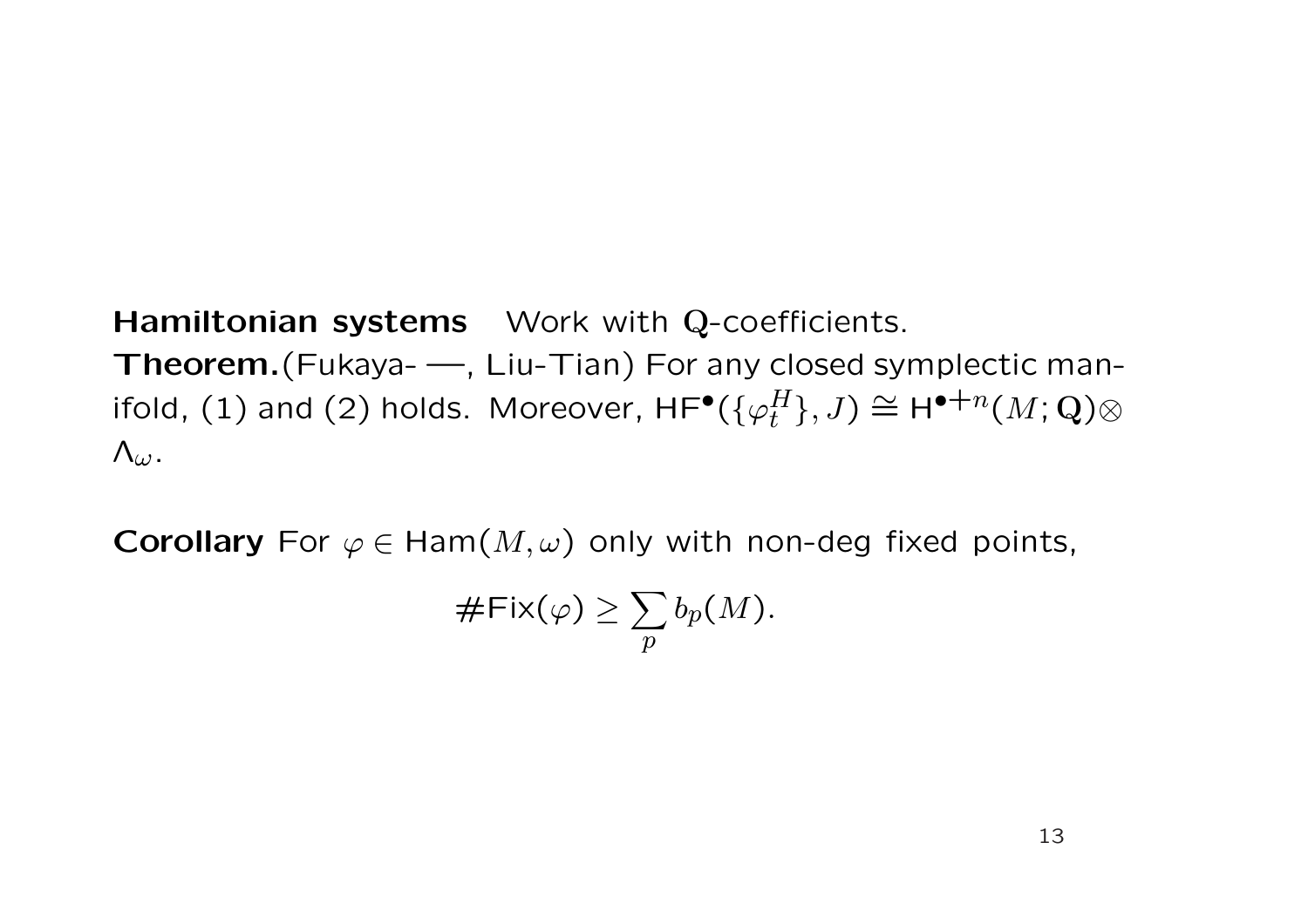#### **Lagrangian case**

In general, *δ ◦ δ* may not be 0. E.g., small circles on the round sphere.

Obstruction theory (Fukaya-Oh-Ohta- —)

By Kuranishi structure, multi-valued perturbation technique, compatible system of orientations (cf. weak spin structure) *⇒* virtual fundamental chain  $\mathcal{M}(p,q)$ . In contrast to case of Ham systems, not only bubbling-off of *J*-hol spheres, but also *J*-hol discs (real codimension-one phenomenon), which may cause  $\delta \circ \delta \neq 0$ 

Systematic study of all hol discs *⇒* obstruction classes to define HF, filtered *A∞*-algebra associated to *L*.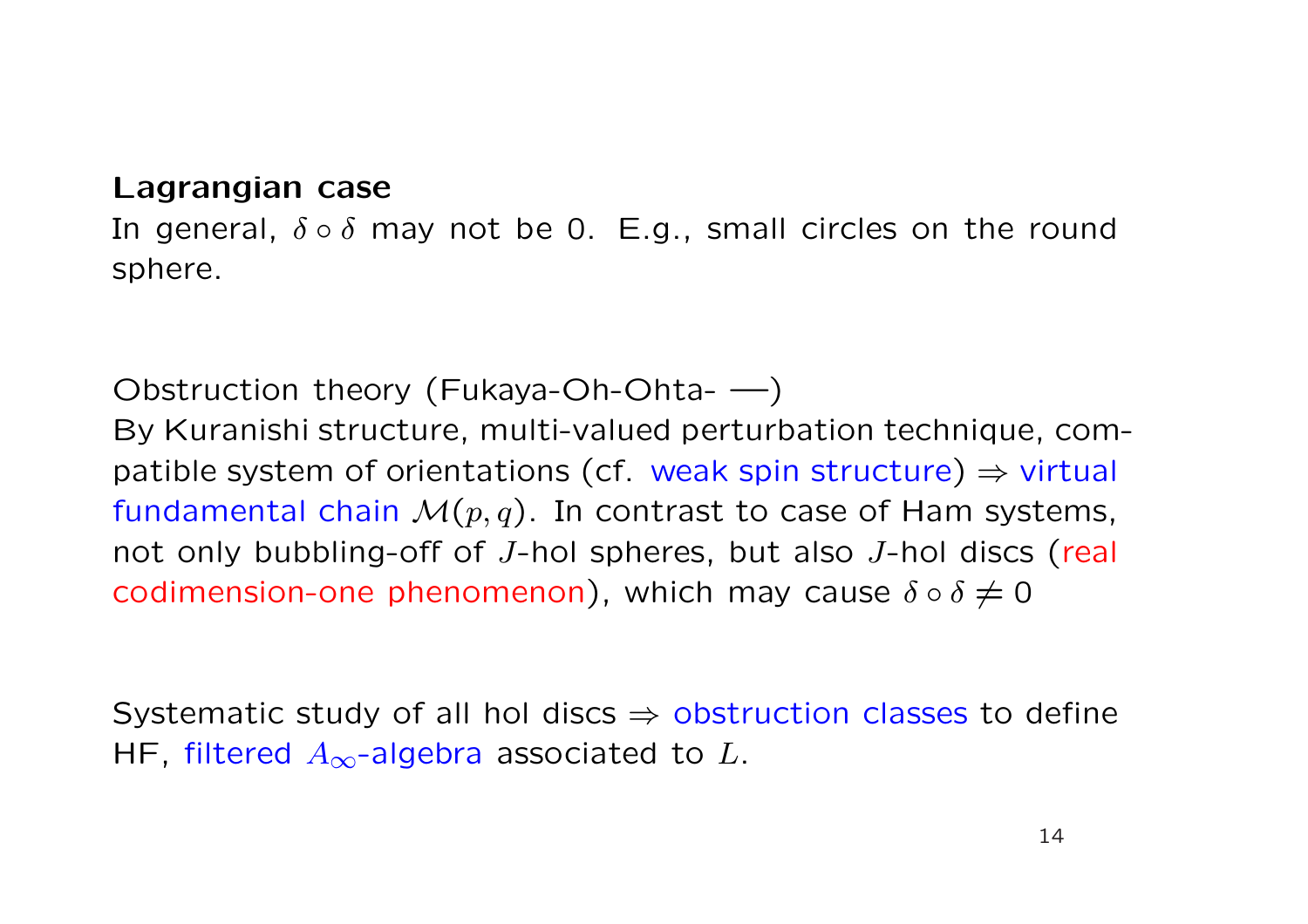



bubbling-off<br>of hol. disc

split to a broken trejectory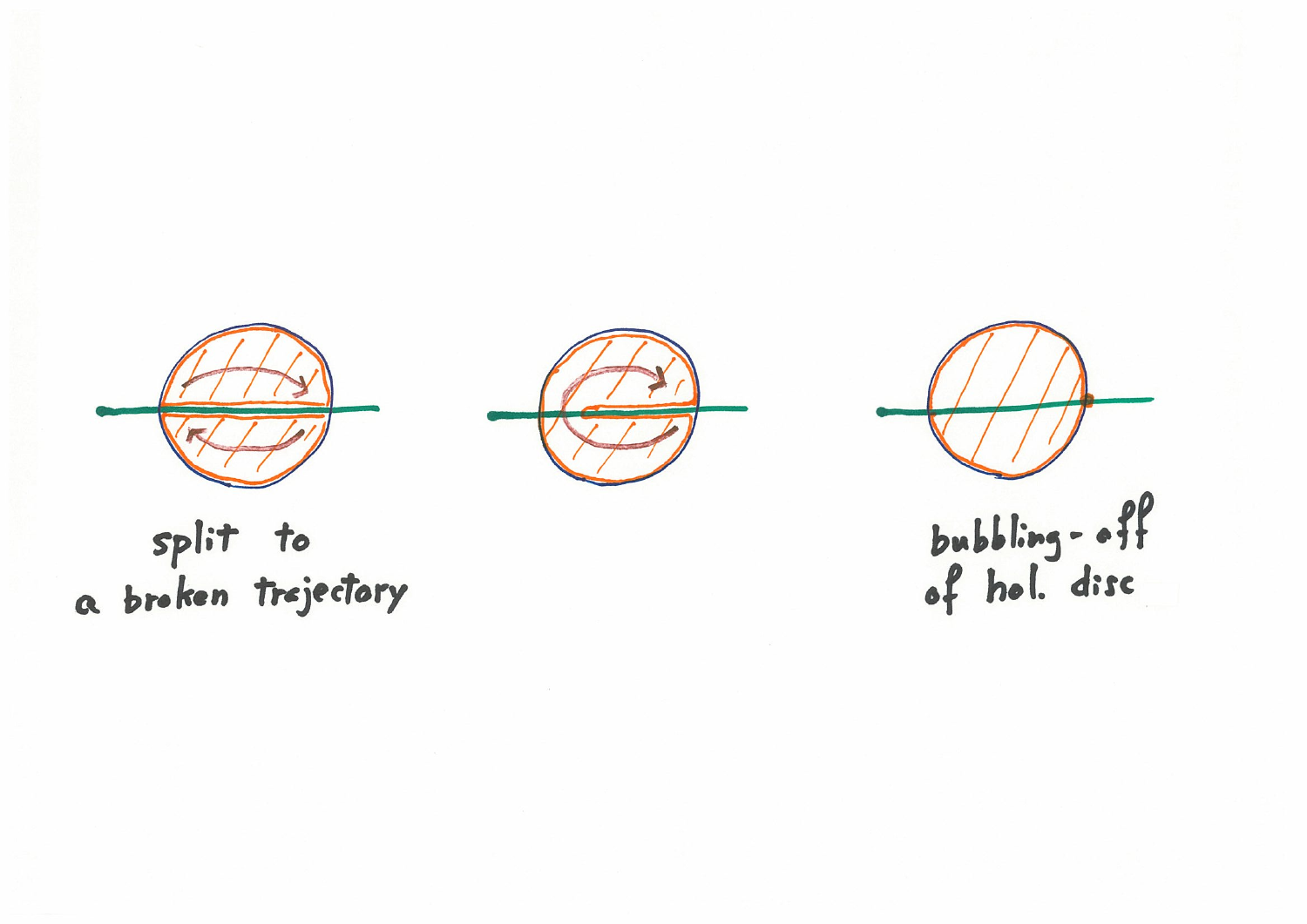*•∀* obstruction vanishes (*⇔ ∃* sol. of Maurer-Cartan eq. for filtered  $A_{\infty}$ -algebra)  $\Rightarrow$  HF defined by revising  $\delta$ , Hamiltoinan invariance (under suitable choice of sol. M-C eq.), *∃* spectral sequence converging to HF*•*(*L, L*).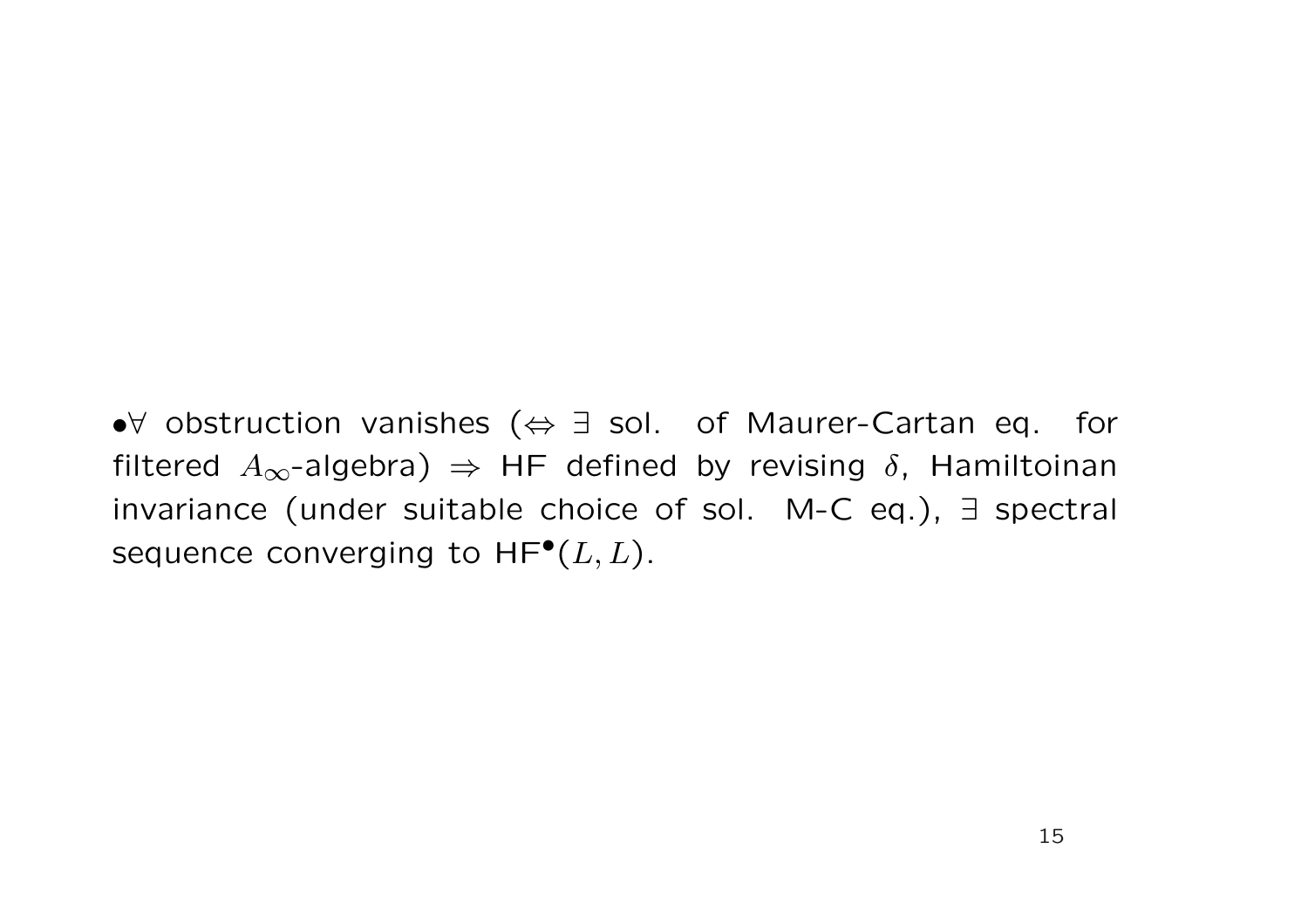## Filtered  $A_{\infty}$ -algebra associated to  $L \subset M$

*A∞***-algebra**

 $C^{\bullet}$ : graded module. Set  $C[1]^{q} := C^{q+1}$ .  $\overline{\mathfrak{m}}_k: (C[1]^\bullet)^{\otimes^k} \to C[1]^\bullet$  of degree 1 (after shifting degrees)  $BC[1] := \bigoplus_k (C[1]^\bullet)^{\otimes^k}$ , bar complex Extend  $\overline{\mathfrak{m}}_k$  to coderivation  $\widehat{\overline{\mathfrak{m}}}_k$  on  $BC[1]$  and write  $\widehat{d} = \sum_k \widehat{\overline{\mathfrak{m}}}_k$ .  $(C^{\bullet}, {\{\overline{\mathfrak{m}}_k\}_{k=1}^{\infty}})$  an  $A_{\infty}$ -algebra iff  $\hat{d} \circ \hat{d} = 0$ . **Note.** If  $\overline{m}_k = 0$  for  $\forall k > 2$ , DGA (before shifting the degree).

## **intersection of chains:**

transversality fails for e.g. self-intersection.

 $\overline{m}_1$  usual boundary operation (up to sign)

To define  $\overline{m}_2$ , take intersection of chains after perturbation  $\Rightarrow$ associativity fails in strict sense, but holds up to homotopy.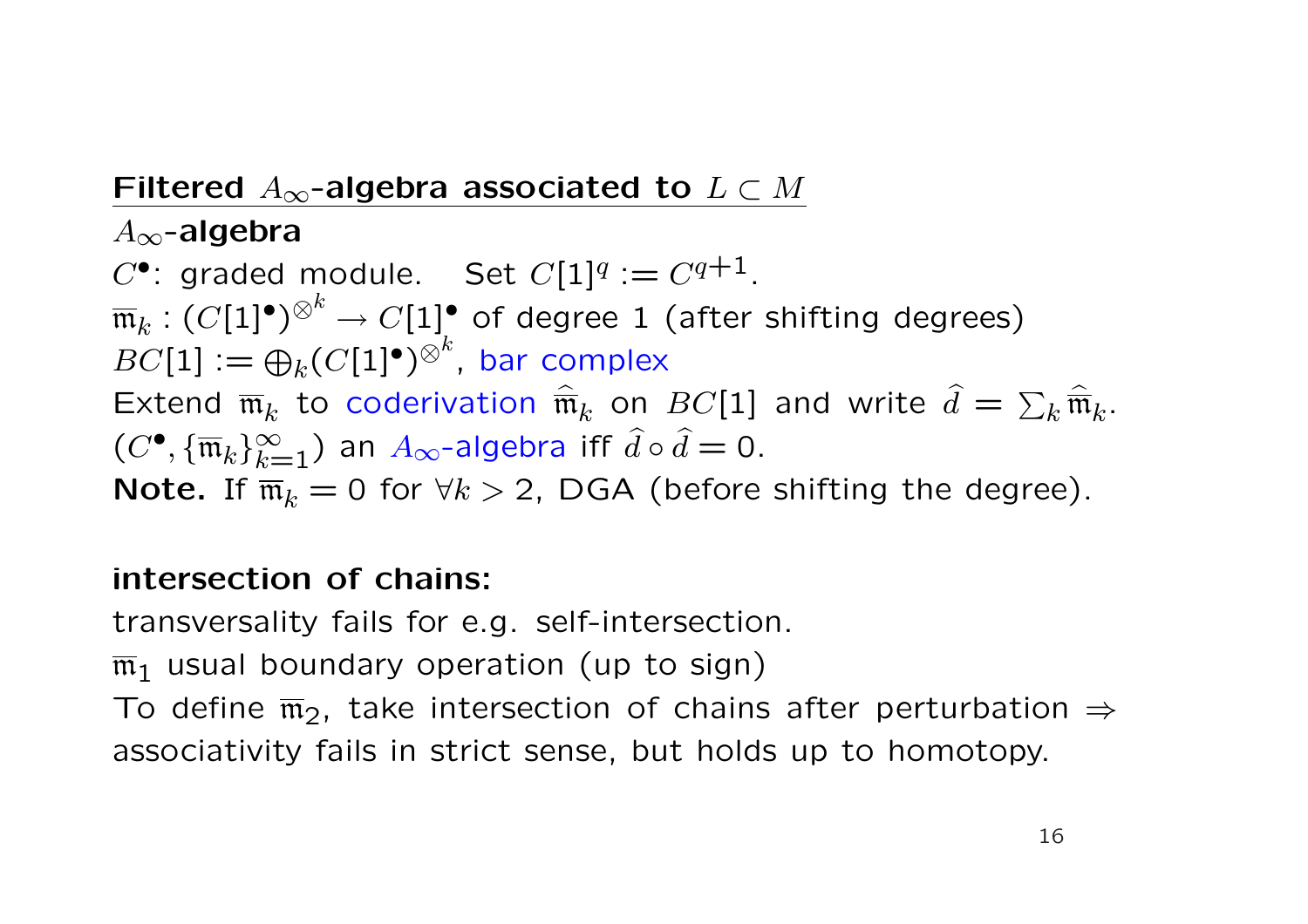A few formulae  $\overline{\mathfrak{m}}_1 \circ \overline{\mathfrak{m}}_1 = 0$  $\overline{\mathfrak{m}}_1 \circ \overline{\mathfrak{m}}_2 + \overline{\mathfrak{m}}_2 \circ (\overline{\mathfrak{m}}_1 \otimes id. \pm id. \otimes \overline{\mathfrak{m}}_1) = 0$  $\overline{\mathfrak{m}}_1 \circ \overline{\mathfrak{m}}_3 + \overline{\mathfrak{m}}_2 \circ (\overline{\mathfrak{m}}_2 \otimes id. \pm id. \otimes \overline{\mathfrak{m}}_2) + \overline{\mathfrak{m}}_3 \circ (\overline{\mathfrak{m}}_1 \otimes id. \otimes id. \pm id. \otimes \overline{\mathfrak{m}}_1 \otimes id.$  $id. \pm id. \otimes id. \otimes \overline{\mathfrak{m}}_1$ ) = 0

...

....

filtered case: 
$$
1 \in \Lambda_{0,nov} \subset B(C[1] \otimes \Lambda_{nov})
$$
  
\n $m_1 \circ m_0 = 0$   
\n $m_1 \circ m_1 + m_2 \circ (m_0(1) \otimes id. \pm id. \otimes m_0(1)) = 0$   
\n $m_1 \circ m_2 + m_2 \circ (m_1 \otimes id. \pm id. \otimes m_1) + m_3 \circ (m_0(1) \otimes id. \otimes id. \pm id. \otimes m_0(1) \otimes id. \pm id. \otimes m_0(1)) = 0$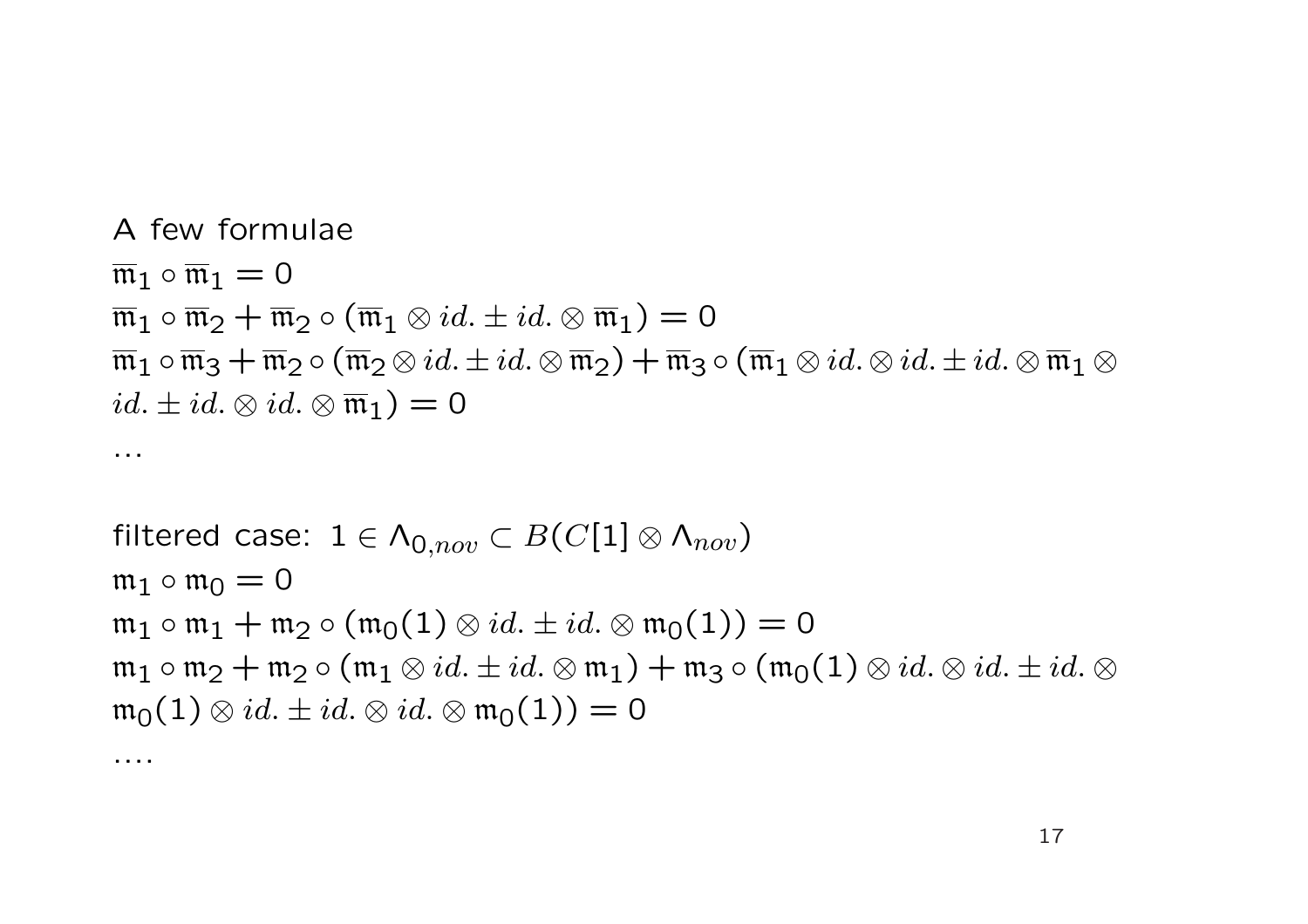*C•*(*L*): a suitable countably generated subcomplex of singular chain module with the grading given by codimension of chain (We adopt cohomological convention.)

More precisely, we deal with currents represented by singular chains.

 $\overline{\mathfrak{m}}_1(P) = \pm \partial P$ ,  $\overline{\mathfrak{m}}_2(P_1, P_2)$  perturbed intersection of  $P_1$  and  $P_2$ .  $\overline{\mathfrak{m}}_k(P_1,\ldots,P_k)$  using parametrized family of perturbations of the diagonal depending on *P*1*, . . . , P<sup>k</sup>* .

Obtain *A∞*-algebra, which is "homotopy equivalent" to degree shift of de Rham DGA of *L*.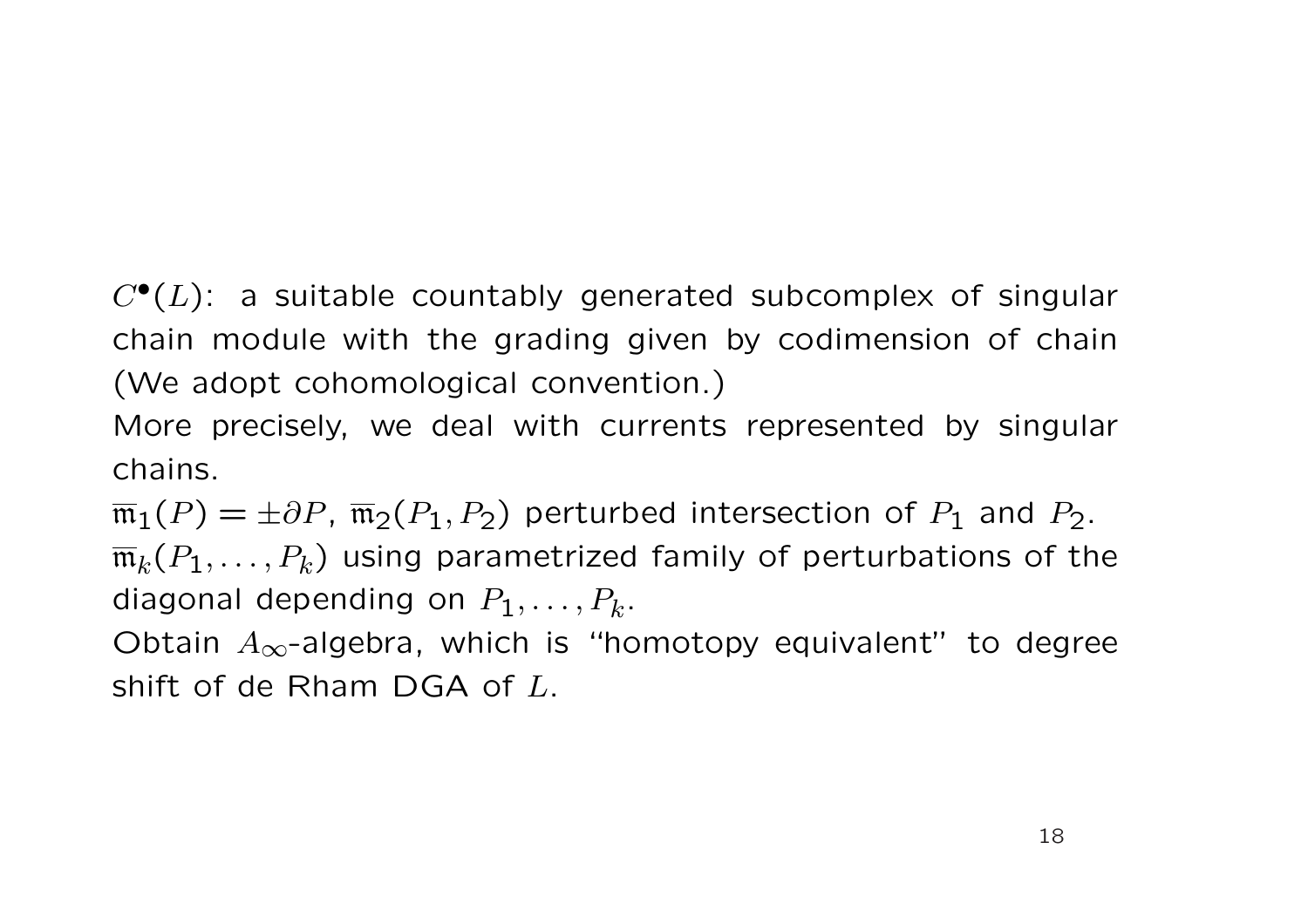#### **filtered** *A∞***-algebras**

universal Novikov ring  $e, T$  free generators, deg  $e = 2$ , deg  $T = 0$ 

$$
\Lambda_{nov} = \{ \sum a_i e^{n_i} T^{\lambda_i} | a_i \in \mathbf{Q}, n_i \in \mathbf{Z}, \lambda_i \to +\infty \}
$$

$$
\Lambda_{0,nov} = \{ \sum a_i e^{n_i} T^{\lambda_i} \in \Lambda_{nov} | \lambda_i \ge 0 \}.
$$

Consider free module over Λ0*,nov* generated by **energy zero** elements, its bar complex and take its completion.

Fix  $\{\beta_i = (\lambda_i, n_i)\}$  such that  $\lambda_i \to +\infty$ .  $\mathfrak{m}_{k,\beta_i}$  :  $(C[1]^\bullet)^{\otimes k'} \to C[1]^\bullet$ ,  $\hat{\mathfrak{m}}_{k,\beta_i}$  its extension as coderivation. (When  $\beta = 0$ ,  $\mathfrak{m}_{k,0} = \overline{\mathfrak{m}}_k$ . The contribution from  $\beta = 0$  is "quantum effect" by holomorphic discs. Our filtered *A∞*-algebra is considered as "quantum deformation" of (classical) *A∞*-algebra.)  $\hat{d} = \sum$  $\hat{h}_{k,\beta_{i}}$   $\widehat{\mathfrak{m}}_{k,\beta_{i}}$   $\otimes$   $e^{n_{i}}T^{\lambda_{i}}$  degree  $1$ Here  $\mathfrak{m}_{0,\beta} \neq 0$  only when  $\beta = (\lambda, n)$  with  $\lambda > 0$ .

 $(C^{\bullet} \otimes \Lambda_{0,nov}, \{\mathfrak{m}_{k,\beta}\})$  filtered  $A_{\infty}$ -algebra iff  $\widehat{d} \circ \widehat{d} = 0$ .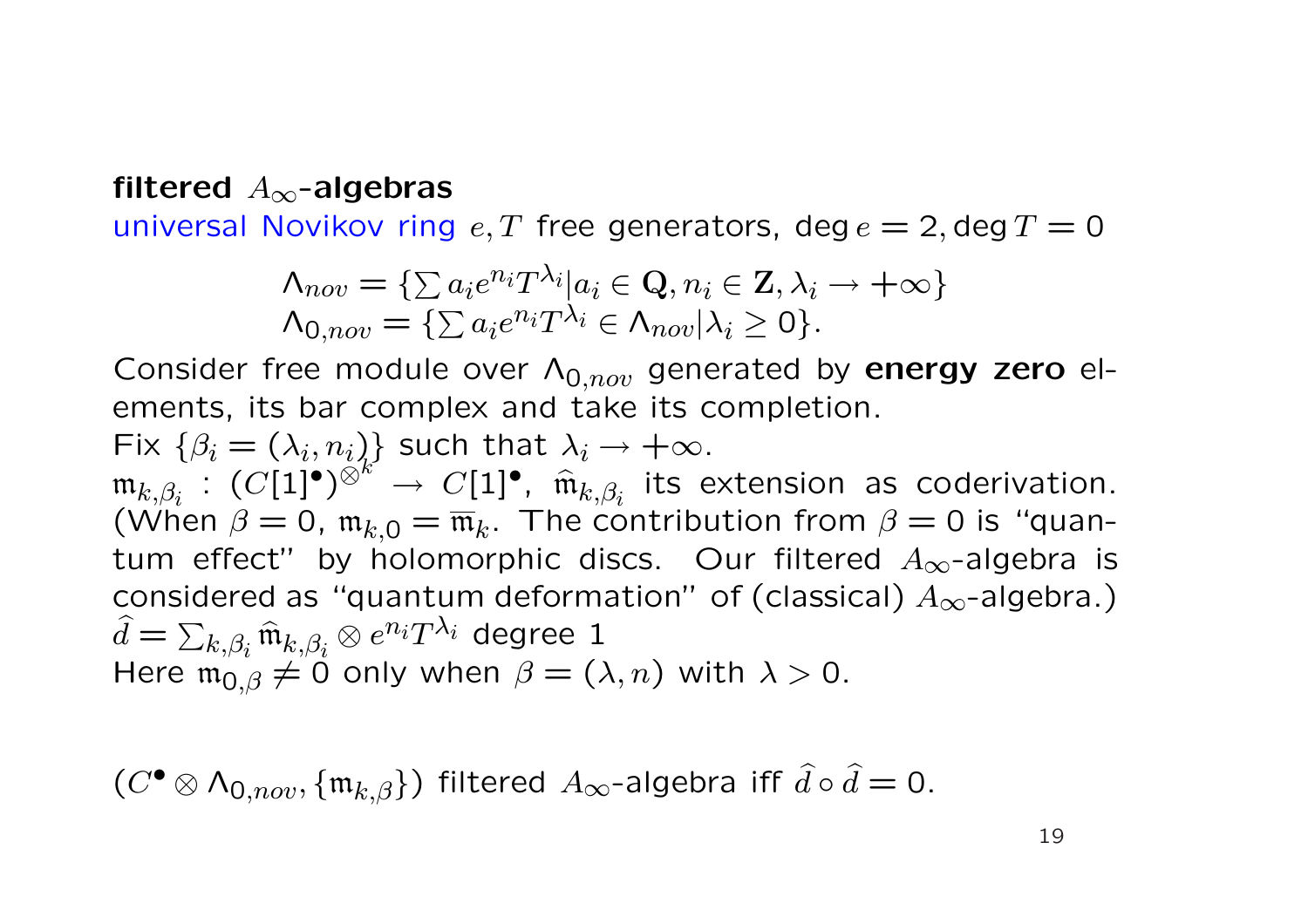Using  $b \in (C[1] \otimes \Lambda_{0,nov})^0$  with strictly positive energy, i.e.,  $b\ =\ \sum b_i e^{n_i} T^{\lambda_i},\ \lambda_i\ >\ 0,\ \ \text{sdeg}\ \ b_i\ +\ 2n_i\ =\ 0\ \ \text{for}\ \ \forall i,\ \ \text{we\ can\ de-}$ form the operations  $\mathfrak{m}_{k,\beta}^b(P_1,\ldots,P_k)=\sum \mathfrak{m}_{k+\ell}(b,\ldots,b,P_1,b,\ldots,b,P_i,b,\ldots,b,P_k,b,\ldots,b),$ 

where  $\ell$  the number of inserted  $\ell$ 's in arbitrary positions.

• 
$$
\{\mathfrak{m}_{k,\beta}^b\}
$$
 is also filtered  $A_{\infty}$ -structure.

Write  $e^b := \sum b \otimes \cdots \otimes b.$ *b* sol. of Maurer-Cartan equation iff  $\hat{d}(e^{b}) = 0$ .

**Note.** This is equivalent to that  $\mathfrak{m}_{0,\beta}^b = 0$  for  $\forall \beta$ . Such a *b* is called bounding (co)chain. It implies that  $\mathfrak{m}_1^b\circ\mathfrak{m}_1^b=0$ , where  $\mathfrak{m}_1^b=\sum\mathfrak{m}_{1,\beta}^b.$  Thus  $(C[1]^\bullet\otimes$  $\Lambda_{0,nov}, \mathfrak{m}_1^b$ ) is a cochain complex.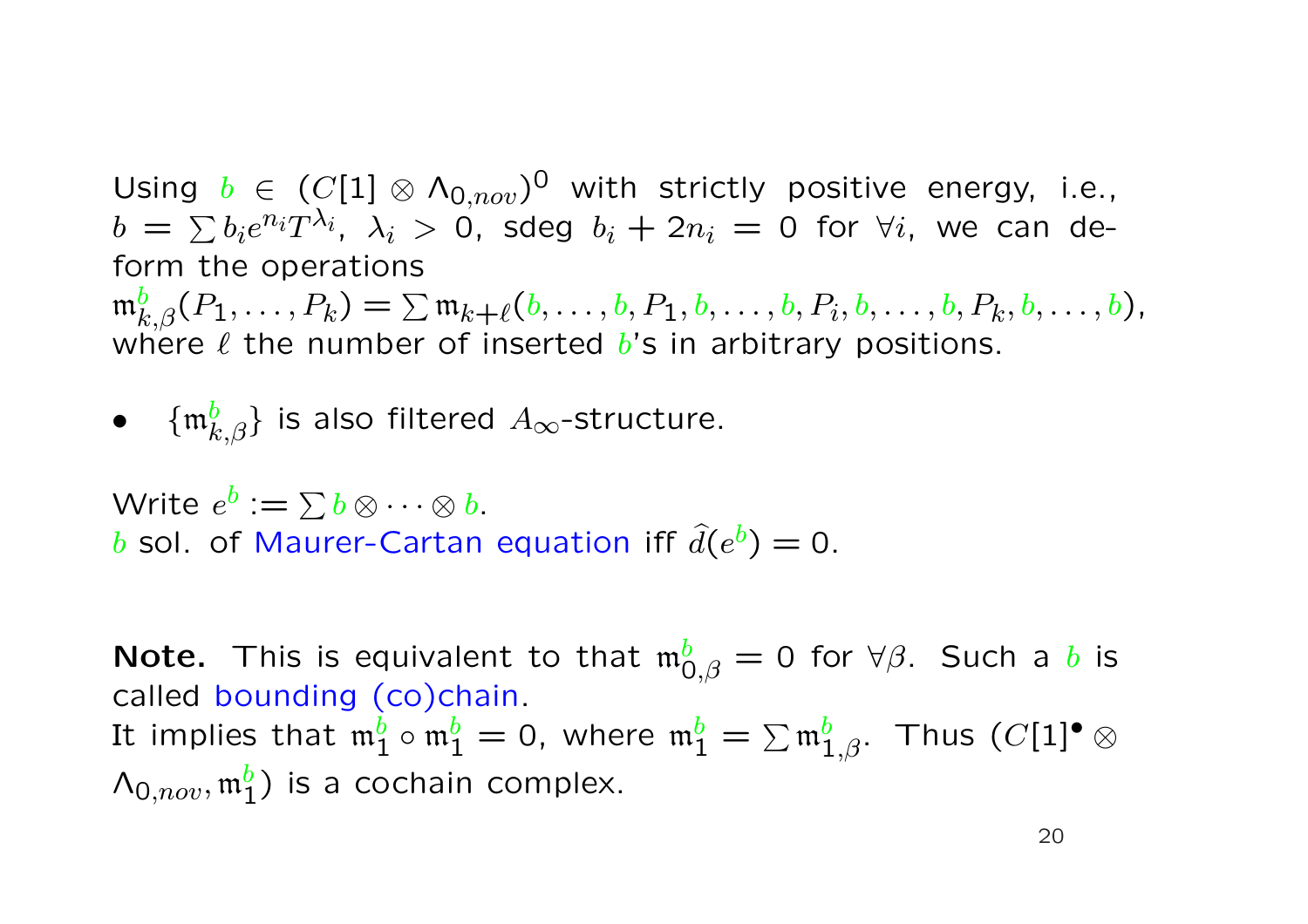#### **Filtered** *A∞***-algebra associated to** *L*

 $\beta \in \pi_2(M,L)$  By abuse of notation, we write  $\beta = (\int_{\beta} \omega, \mu_L(\beta))$ , where  $\mu_L$  is the Maslov index.

 $M_{k+1}(\beta; J)$ : moduli space of bordered stable maps of genus 0 with  $k + 1$ -marked points on boundary Take the fiber product by the evaluation maps  $ev_1, \ldots, ev_k$ :  $\mathcal{M}_{k+1}(\beta : P_1, \ldots, P_k; J) = \mathcal{M}_{k+1}(\beta; J) \times_{L \times \cdots \times L} (P_1 \times \cdots \times P_k)$ Orientation issue, multi-valued perturbation, suitable countable generated complex ...

Basic idea: Use  $ev_0: \mathcal{M}_{k+1}(\beta : P_1, \ldots, P_k; J) \to L$  to define  $\mathfrak{m}_{k,\beta}$ .

The equation  $\hat{d} \circ \hat{d} = 0$  follows from the study of stable compactification of moduli spaces of bordered stable maps of genus 0.  $(C(L; \Lambda_{0,nov})^{\bullet}, \{\mathfrak{m}_{k,\beta}\})$  filtered  $A_{\infty}$ -algebra associated to  $L$ . ("homotopy type" is well-defined)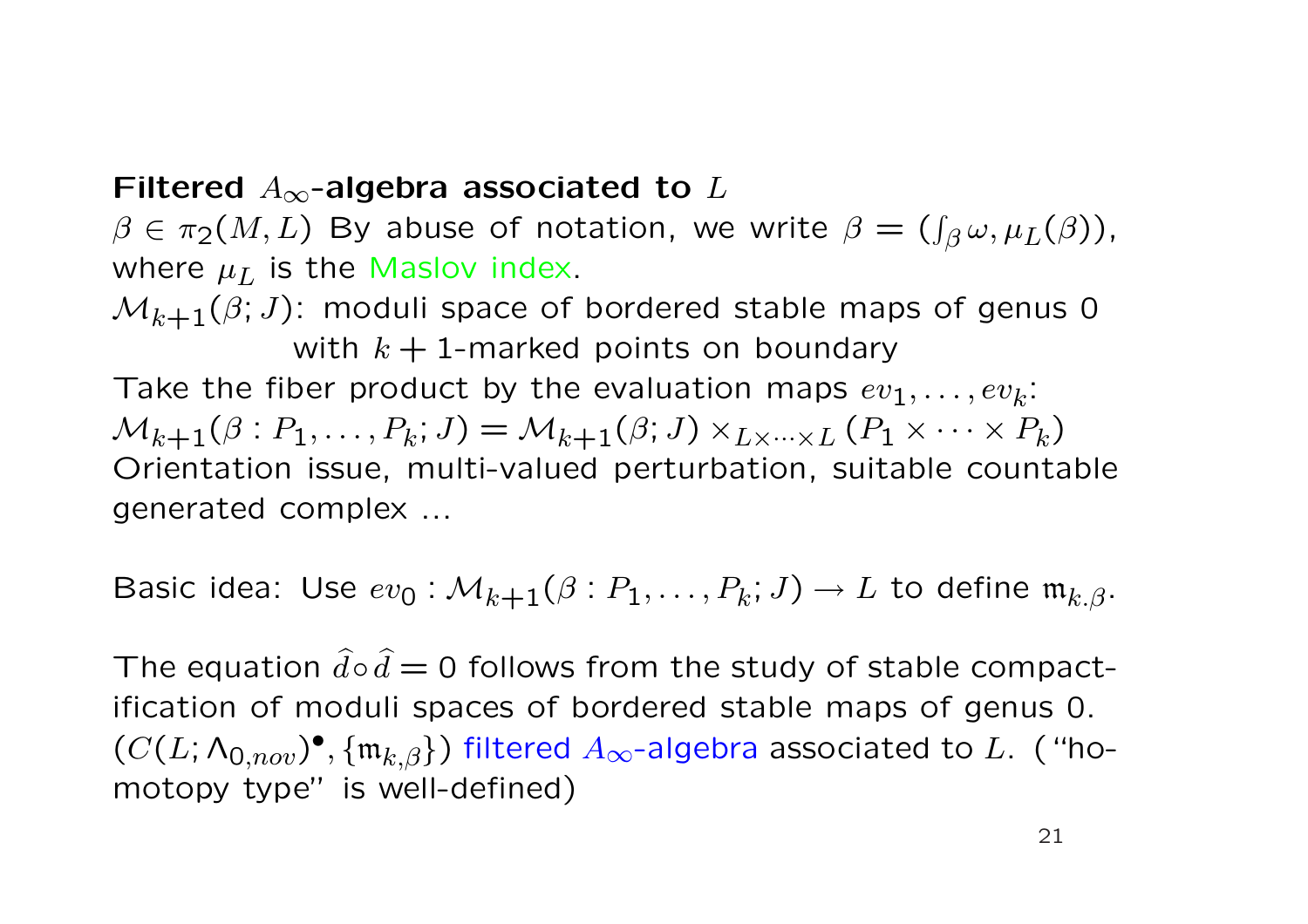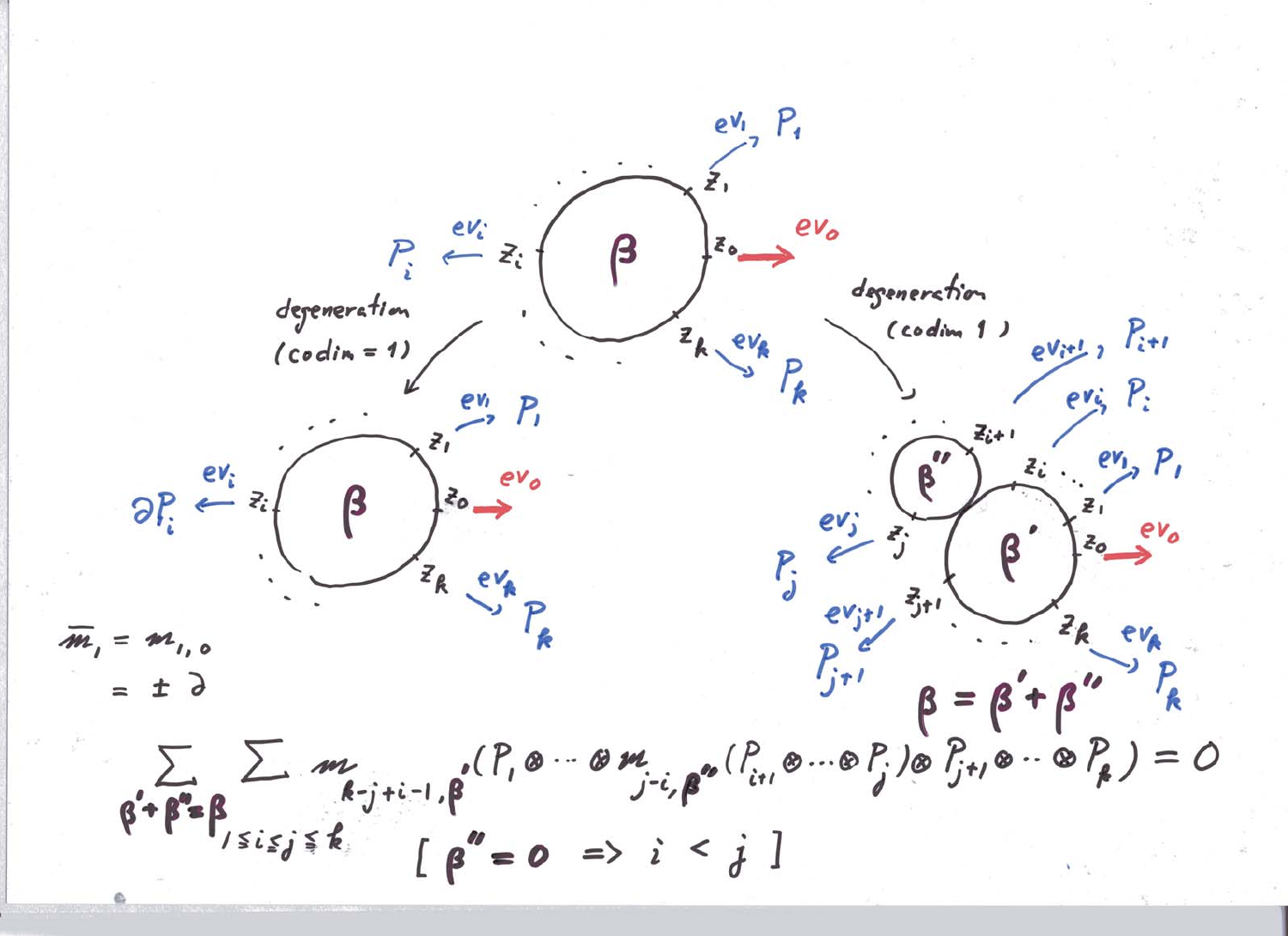$\phi \in \text{Symp}(M, \omega)$  induces a filtered  $A_{\infty}$ -morphism  $\widehat{\phi}_*$ , which is a morphism of **coalgebra**  $BC(L, \Lambda_{0,nov}))[1] \rightarrow BC(\phi(L), \Lambda_{0,nov}))[1]$ s.t.

$$
\widehat{d} \circ \widehat{\phi}_* = \widehat{\phi}_* \circ \widehat{d}.
$$

The filtered *A∞*-algebra depends on choice of *J*, perturbation, *C•*(*L*), etc. Introduce the notion of **homotopy** between filtered *A∞*-morphisms, then **homotopy equivalence**. The homotopy type of the filtered  $A_{\infty}$ -algebra is uniquely determined by  $L \subset M$ .

If *∃b ∈ C*(*L*; Λ0*,nov*) <sup>0</sup> sol. of Maurer-Cartan equation, i.e., *L* is  ${\sf unobstructed},\ {\frak m}_1^b\circ{\frak m}_1^b=0\Rightarrow$  Floer complex for  $(L,L)$  of  ${\sf Bott-}$ **Morse** type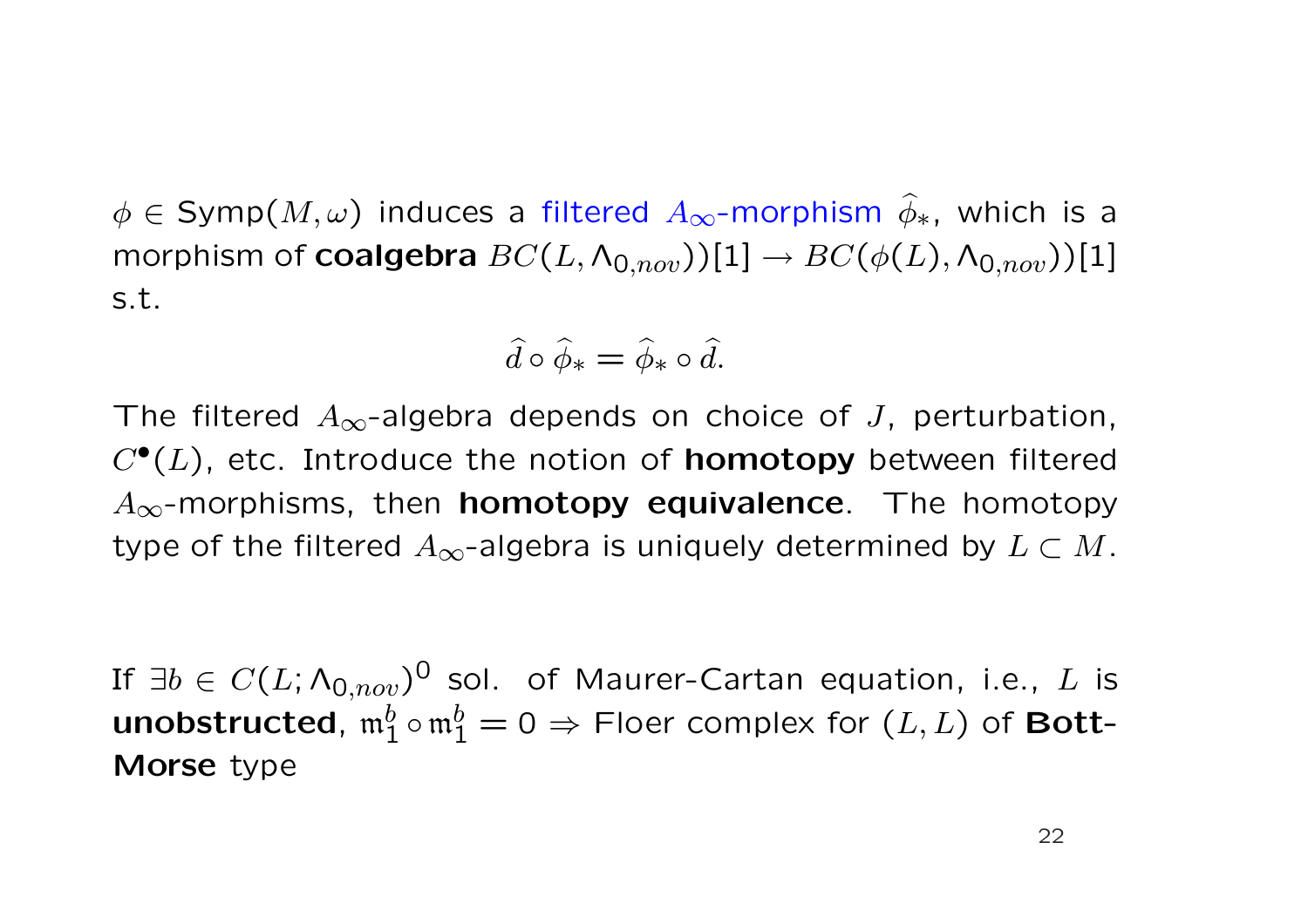For  $\phi \in \text{Symp}(M, \omega)$ , define  $\phi_*(b)$  by  $\widehat{\phi}_*(e^b) = e^{\phi_*(b)}$ . Then *b*: bounding cochain  $\Rightarrow \phi_*(b)$ : bounding cochain

We can also deform  $\mathfrak{m}_{k,\beta}$  using cycles in *M* (infinitesimal deformation or bulk/boundary deformation). If the Maurer-Cartan equation has solutions in the filtered *A∞*-algebra after infinitesimal (or bulk/boundary) deformation, *L* is called unobstructed after infinitesimal deformation.

If  $H^{\bullet}(M; \mathbf{Q}) \to H^{\bullet}(L; \mathbf{Q})$  is surjective, L is unobstructed after infinitesimal deformation.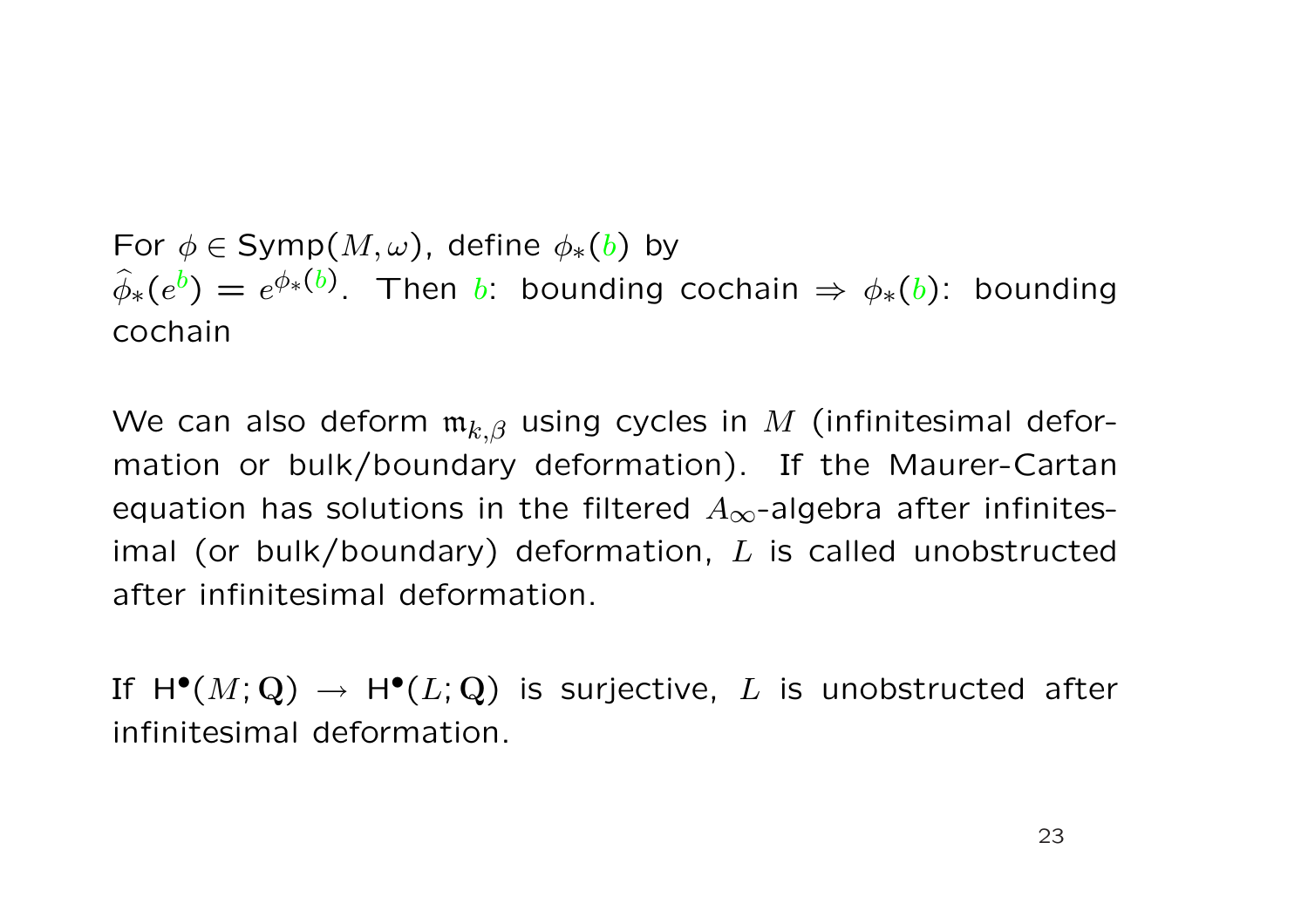**Filtered**  $A_{\infty}$ -bimodule associated to  $(L_0, L_1)$ .

(*L*0*, L*1): Lagrangian submanifolds with clean intersection Construct the filtered A<sub>∞</sub>-bimodule. (For simiplicity, assume transversal intersection.) Let  $P_i^{(0)}$  $P^{(\mathsf{0})}_i$  and  $P^{(\mathsf{1})}_j$  $j^{(1)}$  be chains in  $L_0$  and  $L_1$ , respectively. Put marked points  $z_i^{(0)}$  $\binom{(0)}{i}$  and  $z^{(1)}_j$  $j^{(1)}$  on  $\mathbf{R}\times\{0,1\}$ and consider Floer grad. flow lines  $u$  such that  $u(z_i^{(0)})$  $p_i^{(0)}$  *j* ∈ *P*<sub>*i*</sub><sup>(0)</sup> *i* and  $u(z_i^{(1)})$  $\binom{1}{j}$  ∈  $P_j^{(1)}$  $g_j^{(1)}$ . (After taking stable compactification, multivalued perturbation in the sense of Kuranishi structure,) count such objects to define

$$
BC(L_1, \Lambda_{0,nov})^{\bullet} \otimes CF^{\bullet}(L_1, L_0) \otimes BC(L_0, \Lambda_{0,nov})^{\bullet} \stackrel{\mathfrak{n}_{k_1,k_0}}{\rightarrow} CF^{\bullet}(L_1, L_0).
$$

Use  $\hat{d}$ 's on  $BC(L_i, \Lambda_{0,nov})$ <sup> $\bullet$ </sup>,  $i = 1, 0$ , and  $\mathfrak{n}_{k_1, k_0}$  $\Rightarrow$   $\widehat{d}$  on  $BC(L_1, \Lambda_{0,nov})^{\bullet} \otimes CF^{\bullet}(L_1,L_0) \otimes \widehat{BC(L_0, \Lambda_{0,nov})^{\bullet}},$  which satisfies  $\hat{d} \circ \hat{d} = 0$  filtered  $A_{\infty}$ -bimodule structure.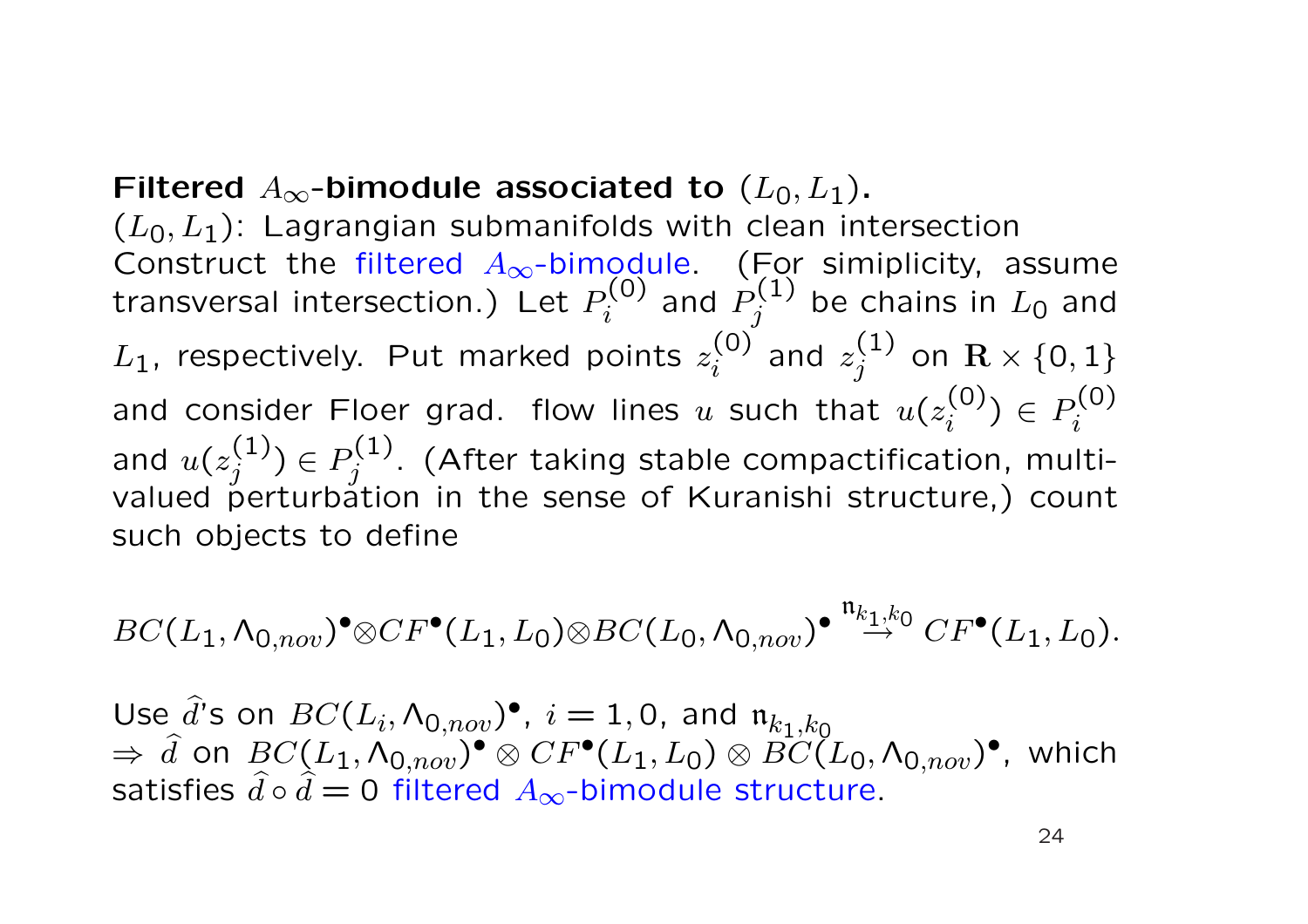



 $\{z \in C \mid Im z \in [0, 13]\}$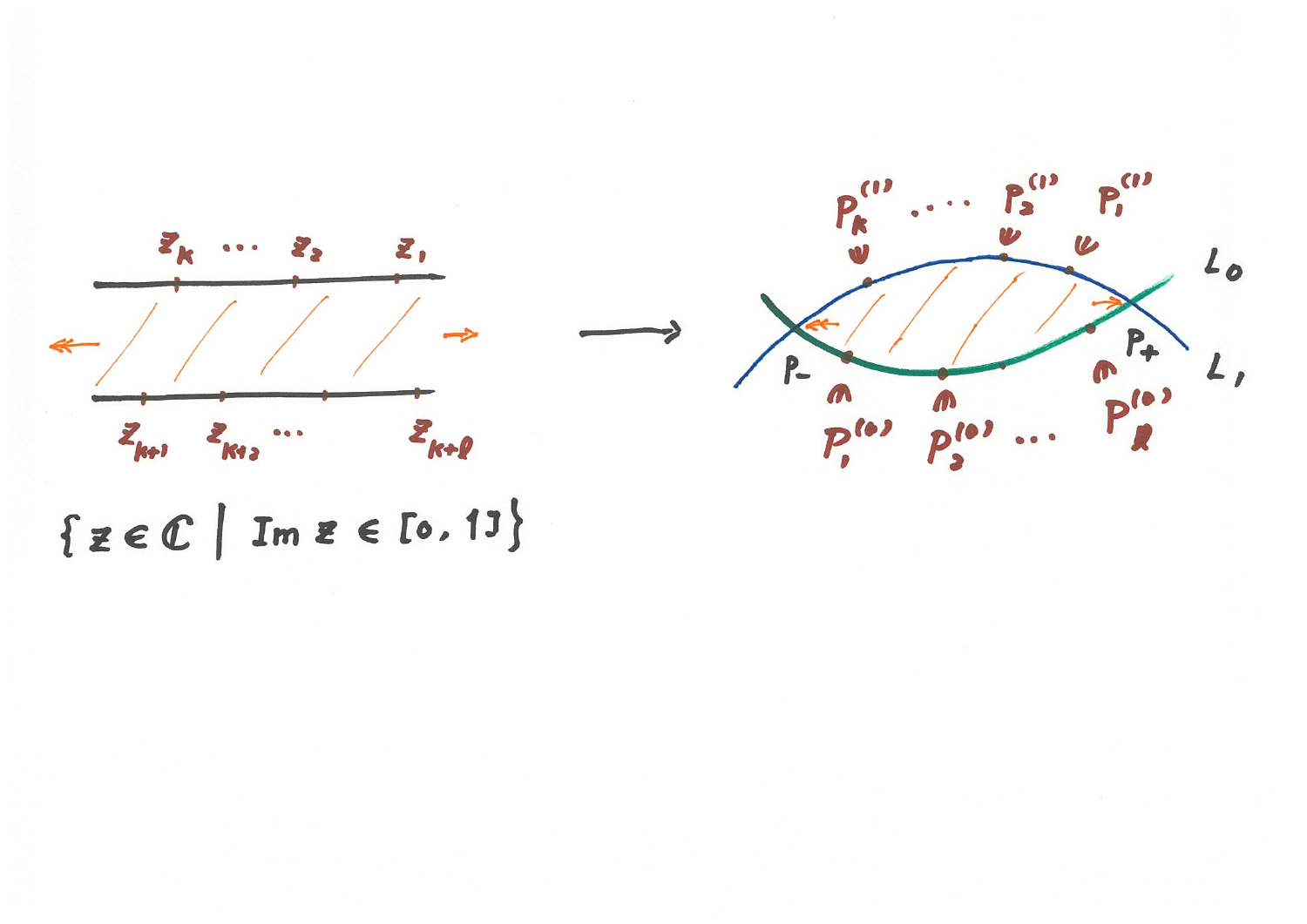Extend the coefficient ring from  $\Lambda_{0,nov}$  to  $\Lambda_{nov}$ .  $\varphi_i \in \text{Ham}(M,\omega)$ induces a filtered  $A_{\infty}$ -bimodule morphism  $(\varphi_1, \varphi_0)_*$ , which is homotopy equivalence of filtered *A∞*-bimodules.

If  $\exists b_i$  boundings cochains for  $L_i$ ,  $i=0,1$ , deform  $\delta$  to  $\delta^{b_1, b_0}(\cdot) = \hat{d}(e^{b_1} \otimes \cdot \otimes e^{b_0}) \Rightarrow$  Floer complex  $\mathsf{CF}^\bullet(L_1, L_0), \delta^{b_1, b_0}).$ Denote by  $HF^{\bullet}((L_1, b_1), (L_0, b_0)$ . After extending the coefficient ring to  $\Lambda_{nov}$ ,  $(\varphi_1, \varphi_0)_*$  induces

 $HF^{\bullet}((L_1, b_1), (L_0, b_0) \cong HF^{\bullet}((\varphi_1(L_1), \varphi_{1*}(b_1)), (\varphi_0(L_0), \varphi_{0*}(b_0))$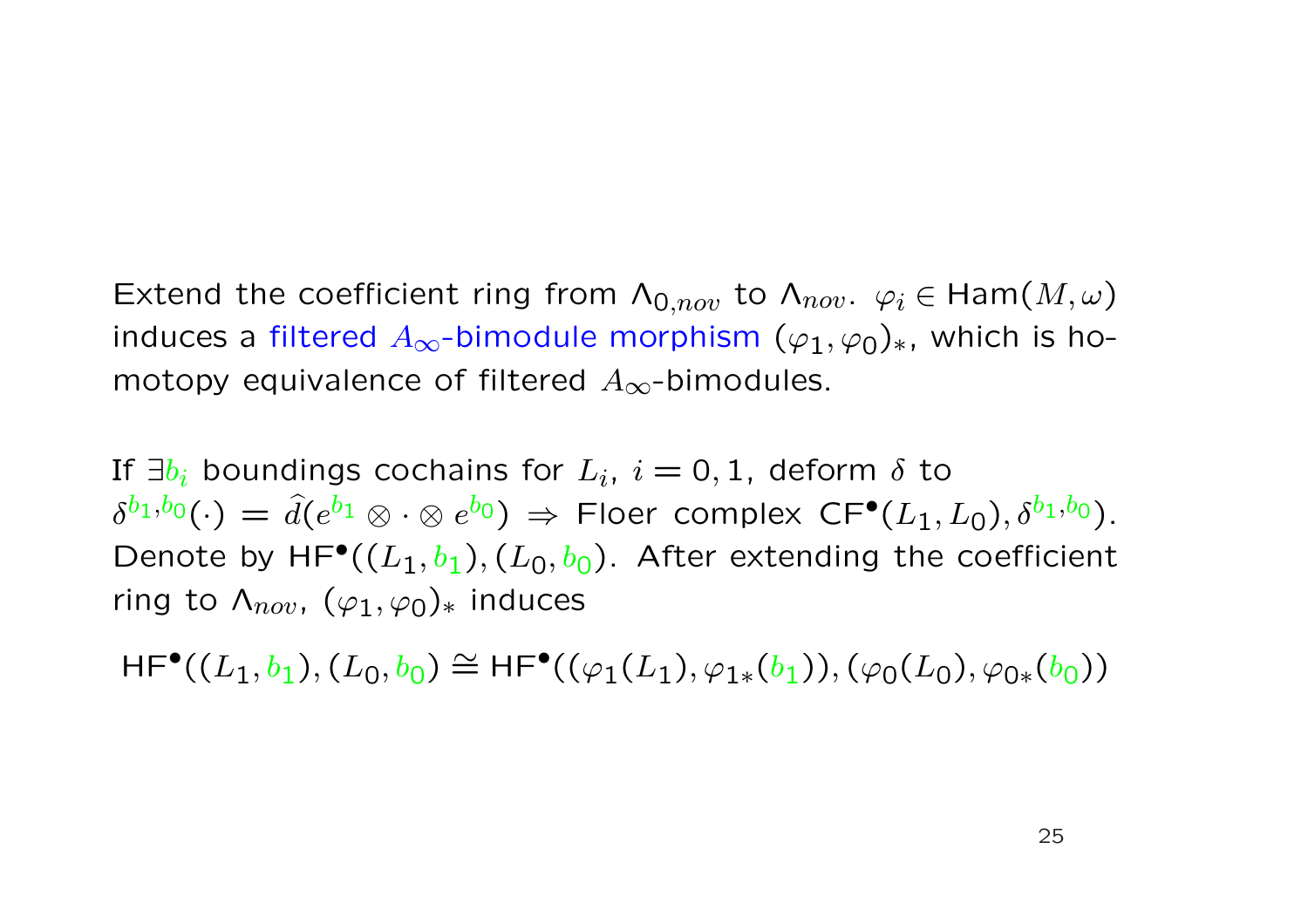#### **Spectral sequence.**

∃ spectral sequence  $E_r^{•,•}$  with  $E_1^{•,•} =$  CF<sup>•</sup>( $L, L$ ) converging to  $HF^{\bullet}((L, b)(L, b)),$  s.t.  $E_2^{\bullet, \bullet} \cong H^{\bullet}(L, \mathbf{Q}) \otimes \Lambda_{0,nov}.$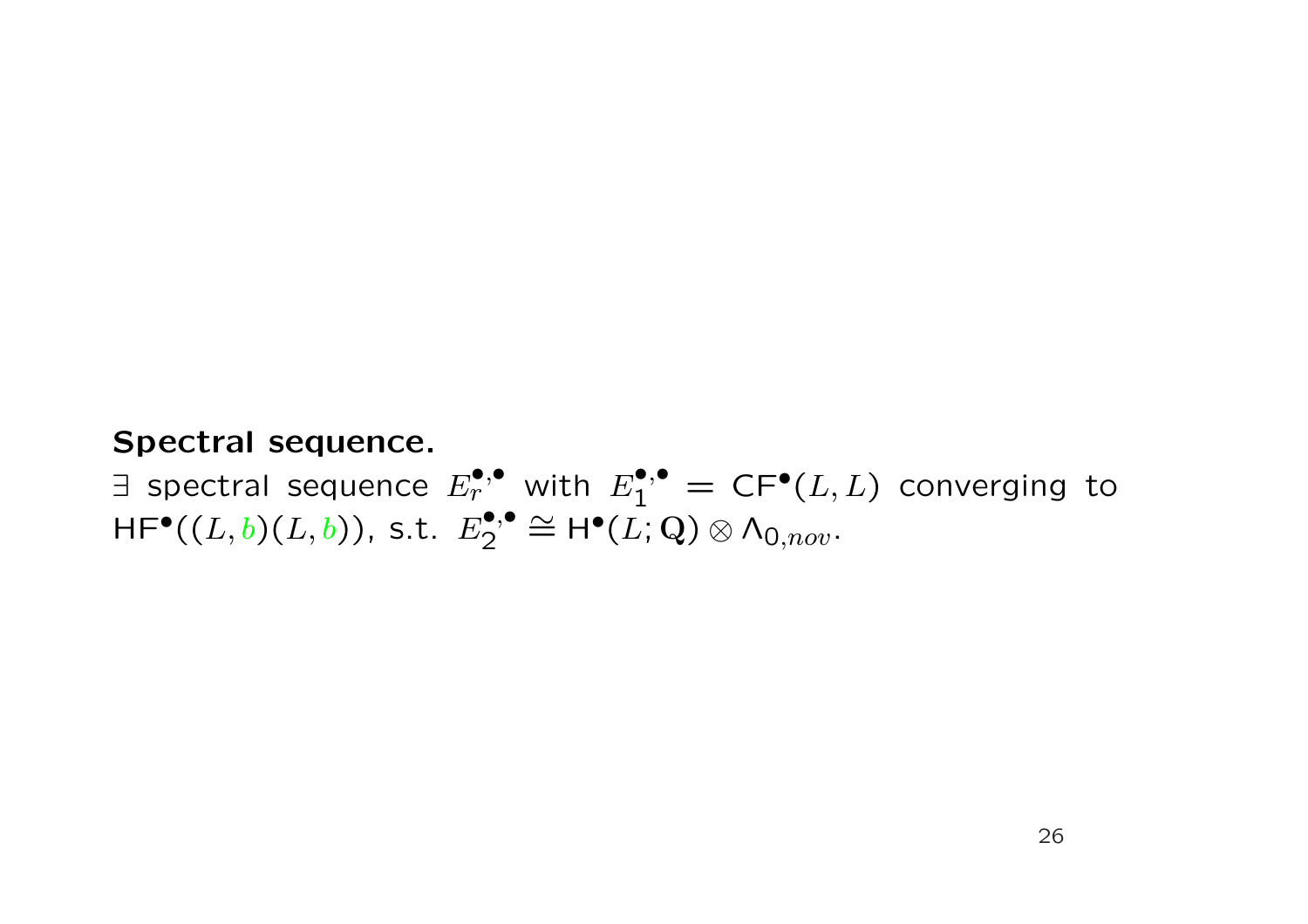#### **Some examples of applications.**

**Theorem.** *L*: Lagrangian submanifold such that H*•*(*M*; **Q**) *→*  $H^{\bullet}(L; \mathbf{Q})$  is surjective. For  $\varphi \in \text{Ham}(M, \omega)$  such that *L* and  $\varphi(L)$ are transversal,  $\#(L \cap \varphi(L)) \geq \sum b_p(L)$ .

**Theorem.** *L*: spin Lagrangian submanifold in  $(\mathbb{R}^{2n}, \omega_{can})$  such that  $H^2(L; Q) = 0$ . Then the Maslov class  $\mu_L \in H^1(L; Z)$  is non-zero.

partial affirmative answer to Arnold-Givenal's conjecture, ...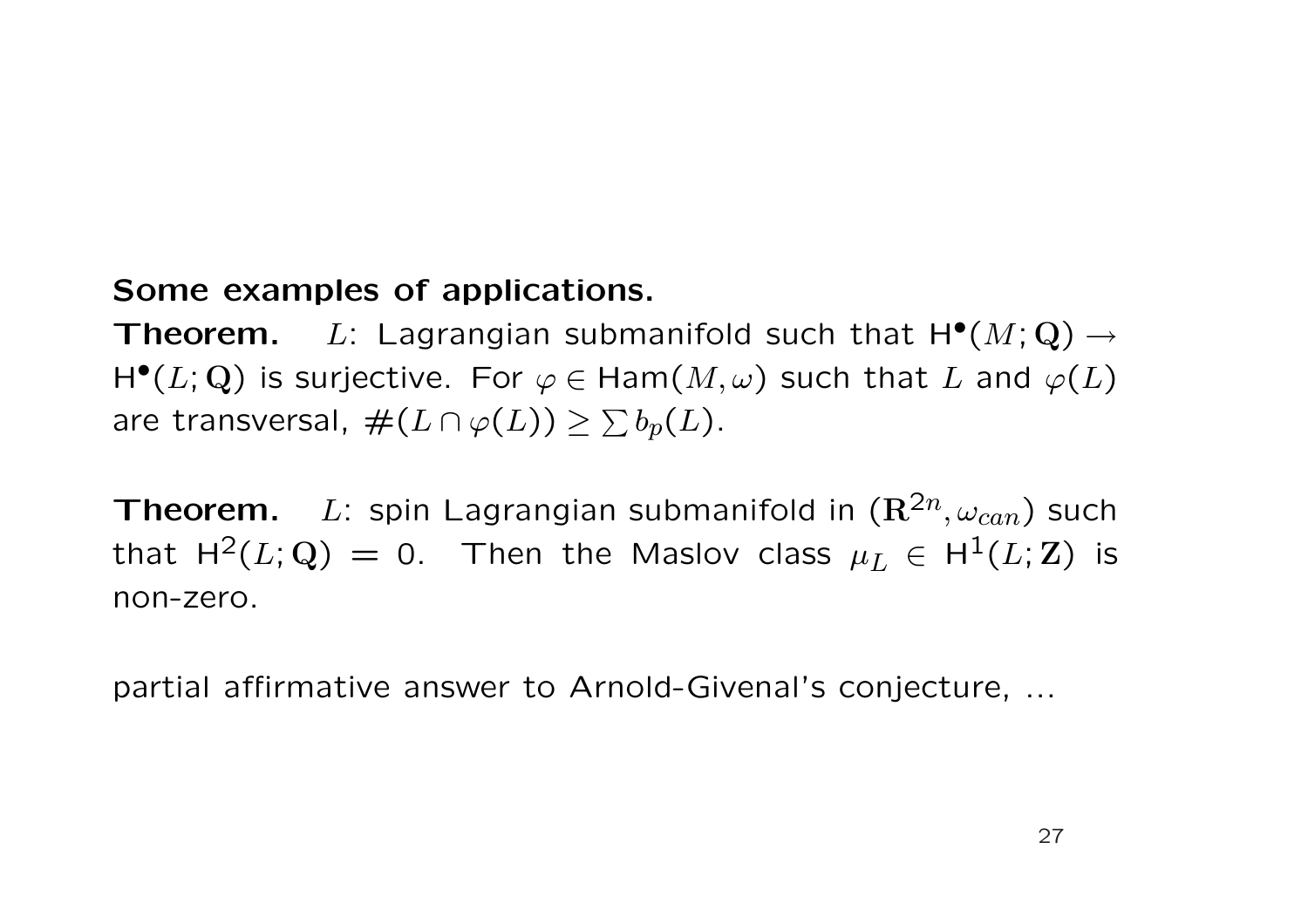#### **An application to Audin's conjecture.**

**Audin's conjecture** Let *L* be an embedded Lagrangian torus in the symplectic vector space. Then its minimal Maslov number is 2.

There are some results due to Polterovich, Viterbo, Oh concerning minimal Maslov number. Also recent works by Fukaya, and Cieliebak-Mohnke. Based on our theory, we give a partial result, which is independently obtained by Lev Buhovsky.

**Theorem.** Let *L* be a monotone Lagrangian torus. Then its minimal Maslov number is 2.

Here monotonicity for *L* means that  $\mu_L$  :  $\pi_2(M, L) \rightarrow \mathbf{R}$  and  $\omega$  :  $\pi_2(M, L) \rightarrow \mathbf{R}$  are positively proportional.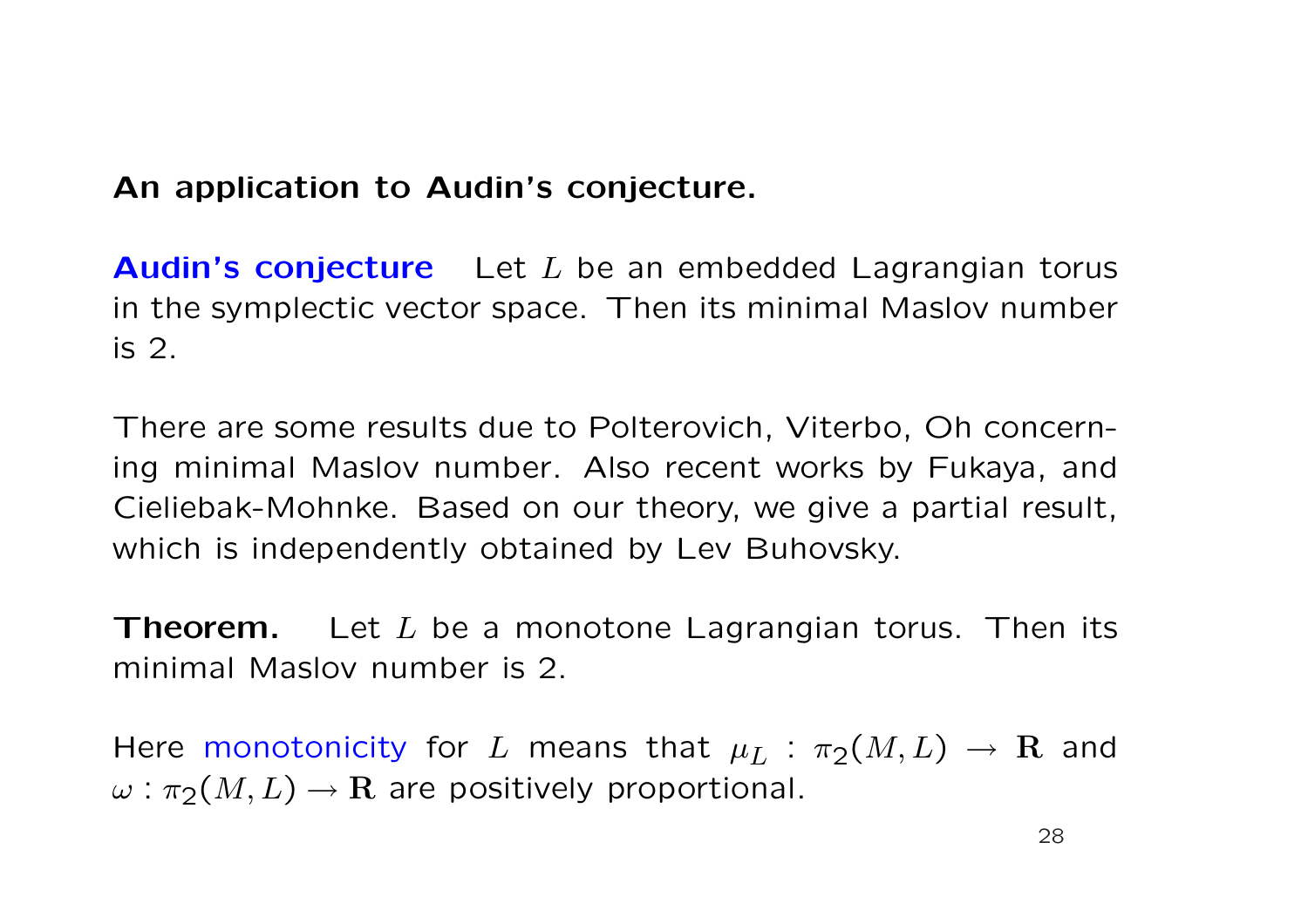## suitable compactification moduli spaces The transversality and transversion invariants with of "geometric objects" *−−−−−−−−−−→* compatibility conditions (non-linear elliptic PDE) intersection theory algebraic structure Kuranishi structure associated to geometry

*•* **quantum cohomology, Gromov-Witten invariants** (Ruan-Tian, McDuff-Salamon; Fukaya- —, J. Li-G. Tian, Ruan, Siebert)

- *•* **Floer (co)homology for Hamiltonian systems** (Floer, Hofer-Salamon,
- —; Fukaya- —, G. Liu-G. Tian) with pair-of-pants product (Schwarz, ...)

*•* **Floer (co)homology for Lagrangian intersections** (Floer, Oh; Fukaya-

Oh-Ohta- —, filtered *A∞*-algebras, bimodules, etc.)

*•* **SFT** (Eliashberg-Givental-Hofer), ...

(suitable compactification  $=$  stable map compactification due to Kontsevich)

**Note.** The first two cases: intersection theory on homology level

The thrid case: intersection theory on chain level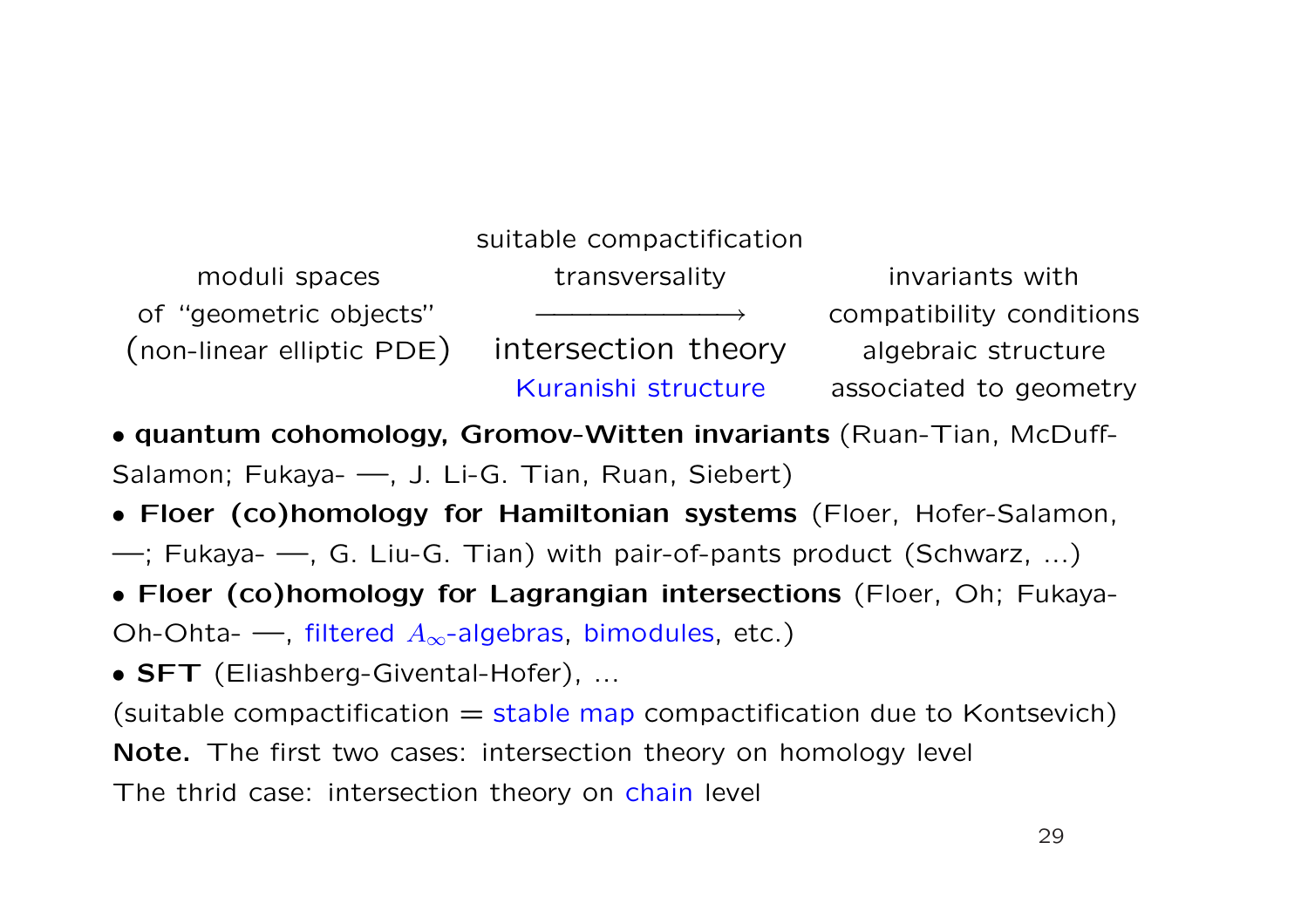#### **Appendix**

#### **Stable maps and compactification of moduli spaces**

stable maps (Kontsevich)  $\Sigma$  pre-stable curve (at worst nodes) with possibly marked points on non-sing part,  $p: \Sigma = \cup \Sigma_i \rightarrow \Sigma$  normalization  $f: \Sigma \to M$  stable map iff *f* is continuous,  $f \circ p$  is *J*-hol on each  $\widetilde{\Sigma}_i$ and  $#Aut(f) = #{\phi}$  automorphism of  $\Sigma$  s.t.  $f \circ \phi = f$  <  $\infty$ .

**Fundamental Theorem** The moduli space  $\mathcal{M}_{q,k}(\alpha, J)$  of stable maps is a compact Hausdorff space. Here  $g =$  genus of  $\Sigma$ ,  $k =$  $\#$ marked points,  $\alpha \in H_2(M; \mathbb{Z})$ .

We have analogous notions and results for grad. flow lines in Floer theory and for bordered *J*-holomorphic map with Lagrangian condition.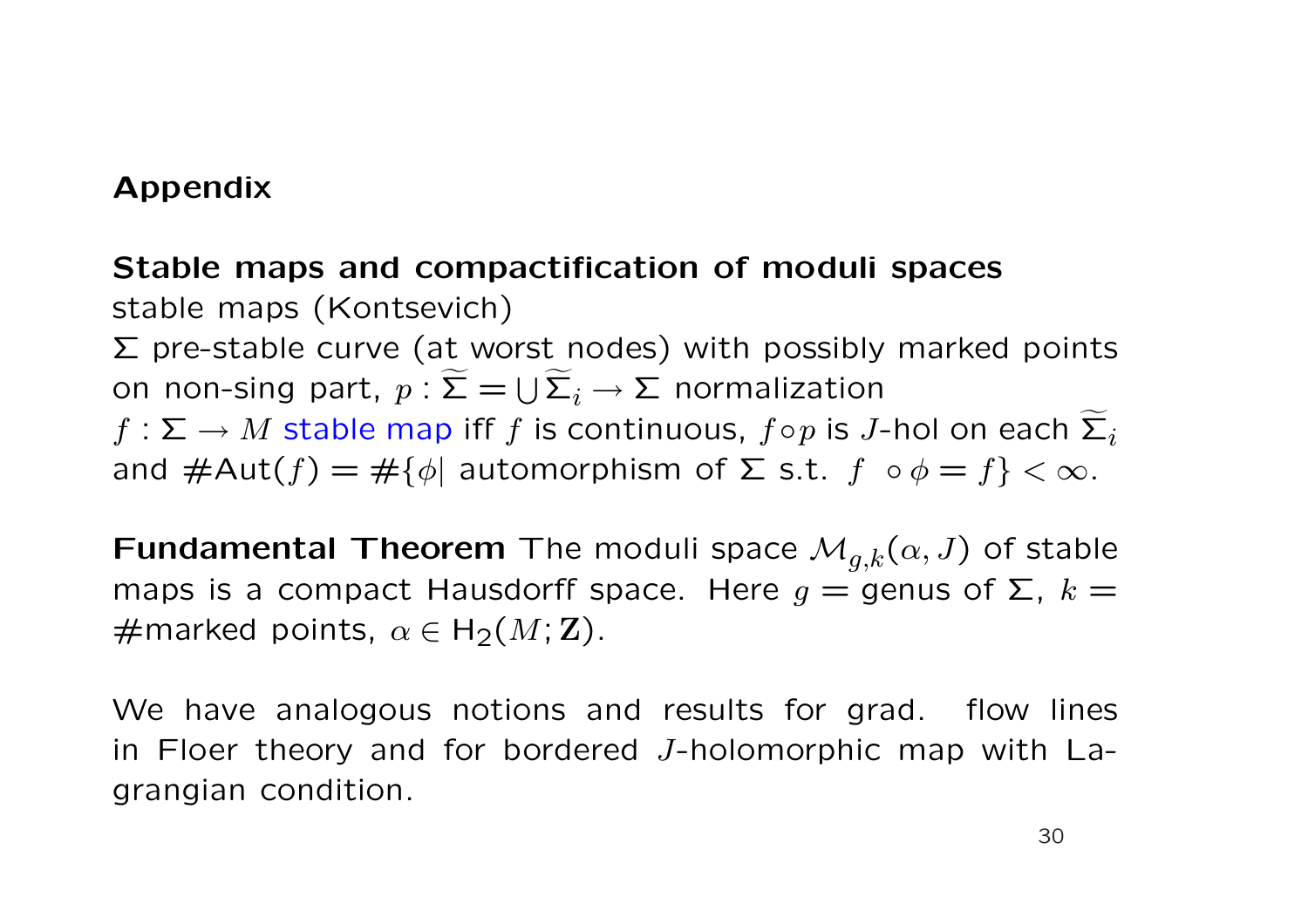In general, transversality fails, especially at **infinity** of (uncompactified) moduli spaces. (e.g., bubbling-off of multiple cover of *J*-hol sphere with negative  $c_1(M)$ - number) In order to overcome this trouble, use Kuranishi structure machinery.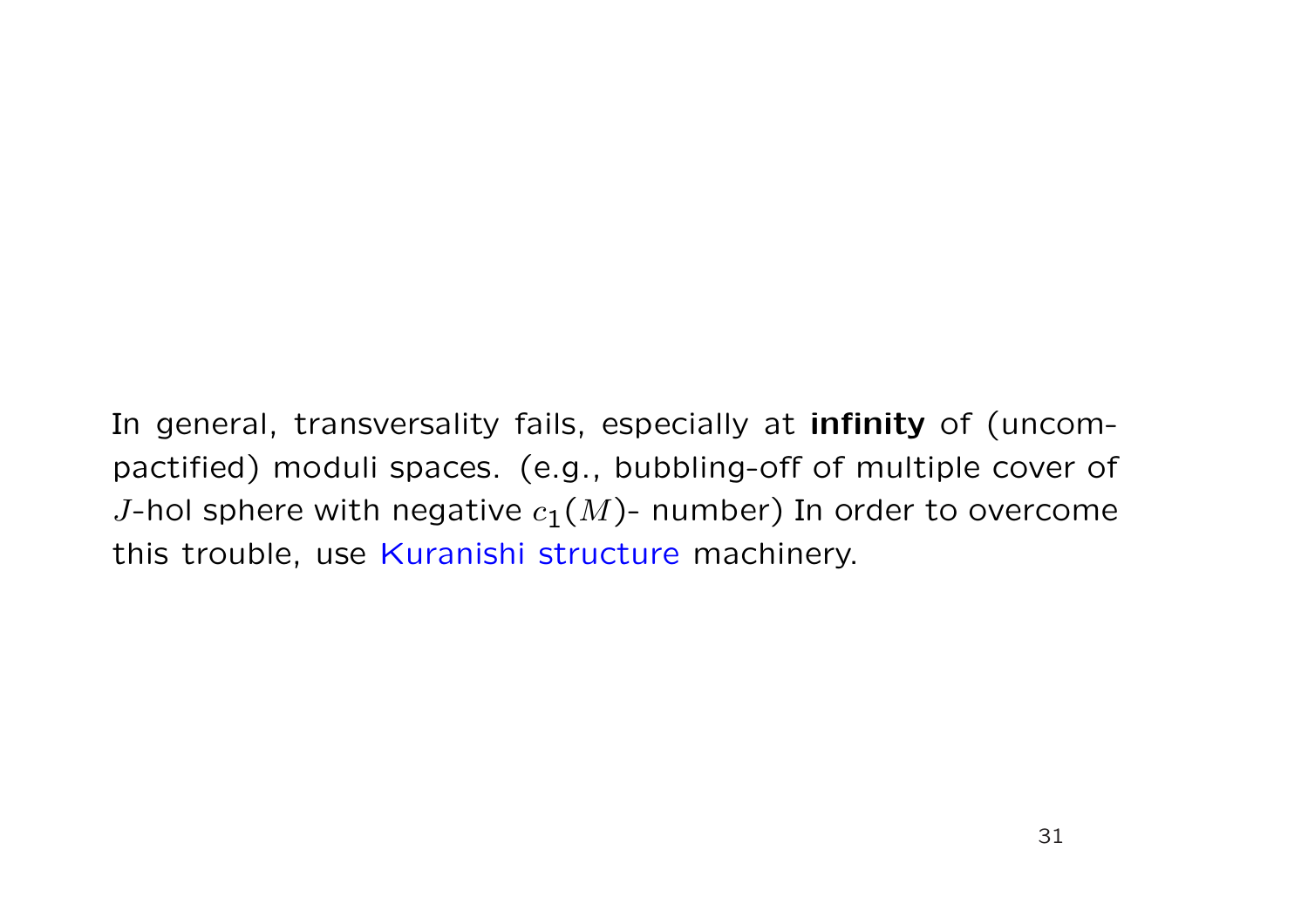#### **Kuranishi structure**

A Kuranishi structure on a compact metrizable space *X* is a compatible system of local models.

 $(U, E, \Gamma, s, \psi)$ : Kuranishi neighborhood of  $x \in X$ *U* open subset of  $\mathbf{R}^m$ , Γ finite group,  $E = U \times \mathbf{R}^k \rightarrow U$  Γ-equiv. vector bundle, *s* Γ-invariant **single-valued** section of *E → U*,  $\psi$  :  $s^{-1}(0) \to X$  homeo onto its image s.t.  $x \in \text{Im}\psi$ . **coordinate change** from  $(U, E, \Gamma, s, \psi)$  to  $(U', E', \Gamma', s', \psi')$ Γ *→* Γ*<sup>0</sup>* injective homomorphism

> $E \subset E' \subset (\Gamma, \Gamma')$ -equivariant embedding *↓*  $(TU'|U)/TU \cong (E'|U)/E$  $\dot{U}$  *⊂*  $\dot{U}'$  (Γ, Γ')-equivariant embedding

 $s$  is the restriction of  $s'$ . rank $E-$ dim  $U = \text{rank } E' - \text{dim } U'$  Require **certain compatiblity condition for coordinate changes**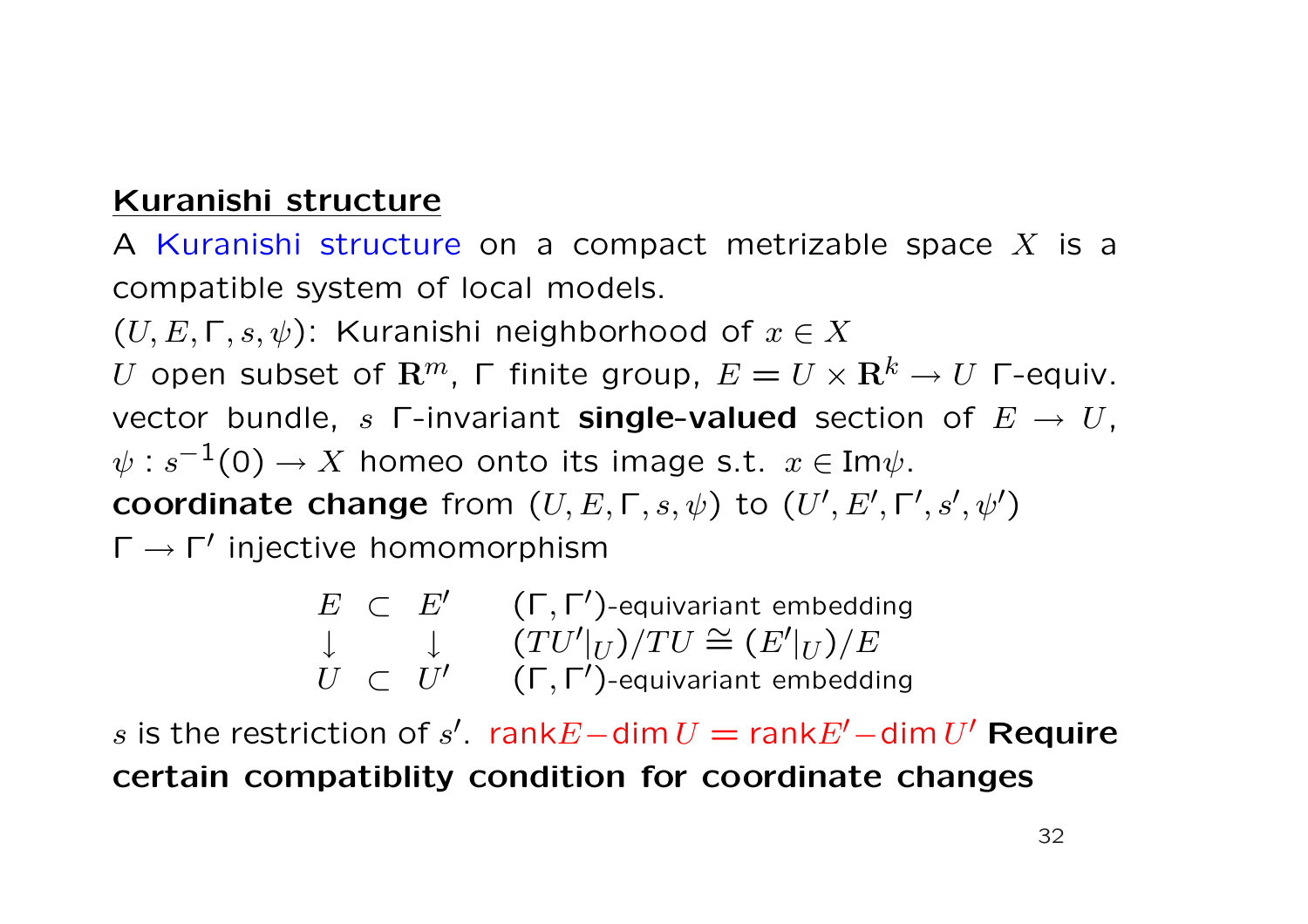Taking compatible system of **multi-valued** perturbation of *s*, obtain **virtual fundamental chain** [*X*] vir over **Q** from *X* with oriented Kuranishi structure. (*X* with Kuranishi structure "without boundary" *⇒* **virtual fundamental cycle**. )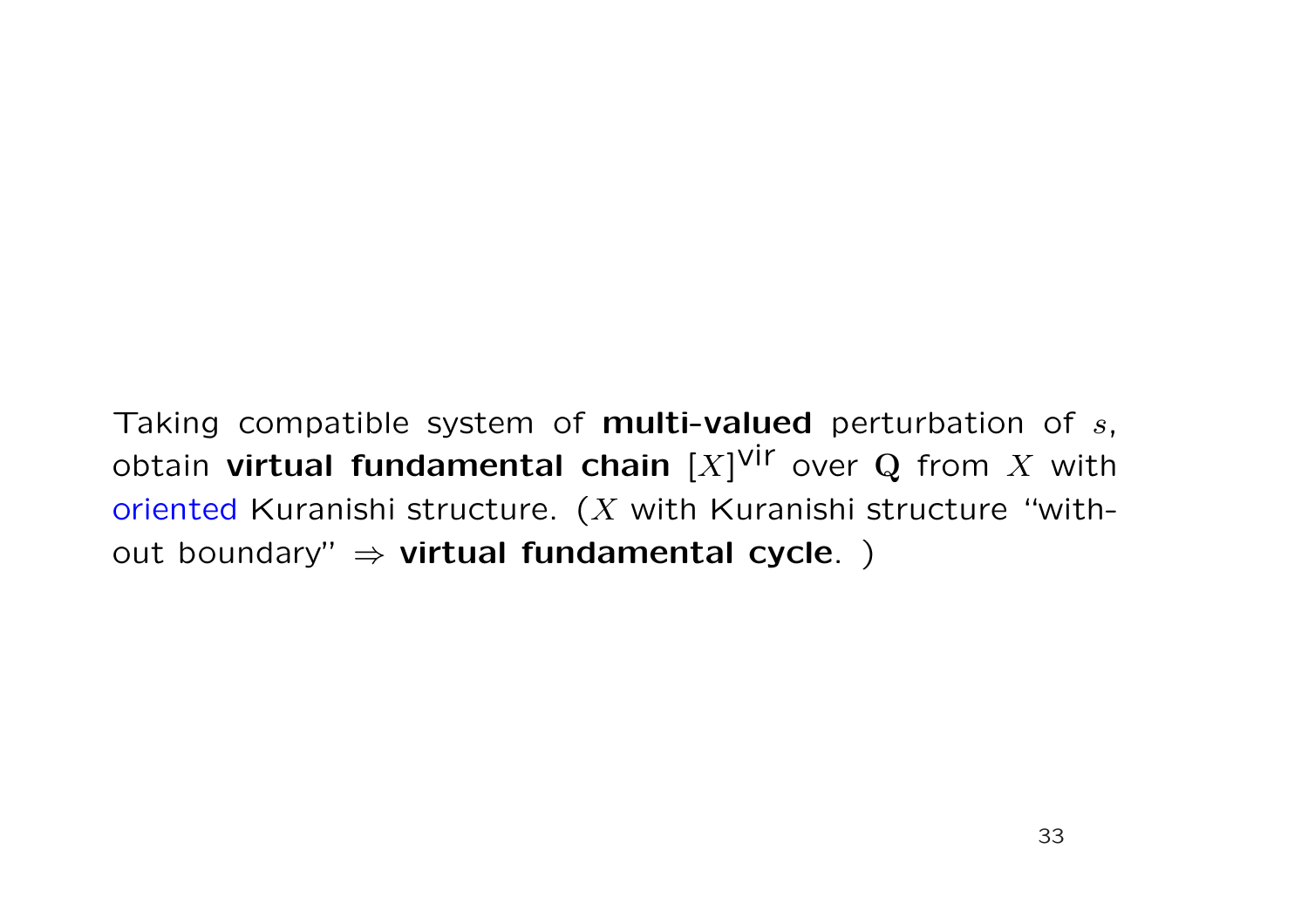## **Stable maps and compactification of moduli spaces** stable maps (Kontsevich)

 $\Sigma$  pre-stable curve (at worst nodes) with possibly marked points on non-sing part,  $p: \Sigma = \bigcup \Sigma_i \rightarrow \Sigma$  normalization

 $f: \Sigma \to M$  stable map iff *f* is continuous,  $f \circ p$  is *J*-hol on each  $\widetilde{\Sigma}_i$ and  $\#\text{Aut}(f) = \#\{\phi | \text{ automorphism of } \Sigma \text{ s.t. } f \circ \phi = f\} < \infty.$ 

**Fundamental Theorem** The moduli space  $\mathcal{M}_{q,k}(\alpha, J)$  of stable maps is a compact Hausdorff space. Here  $g =$  genus of  $\Sigma$ ,  $k =$  $\#$ marked points,  $\alpha \in H_2(M; \mathbb{Z})$ .

We have analogous notions and results for grad. flow lines in Floer theory and for bordered *J*-holomorphic map with Lagrangian condition.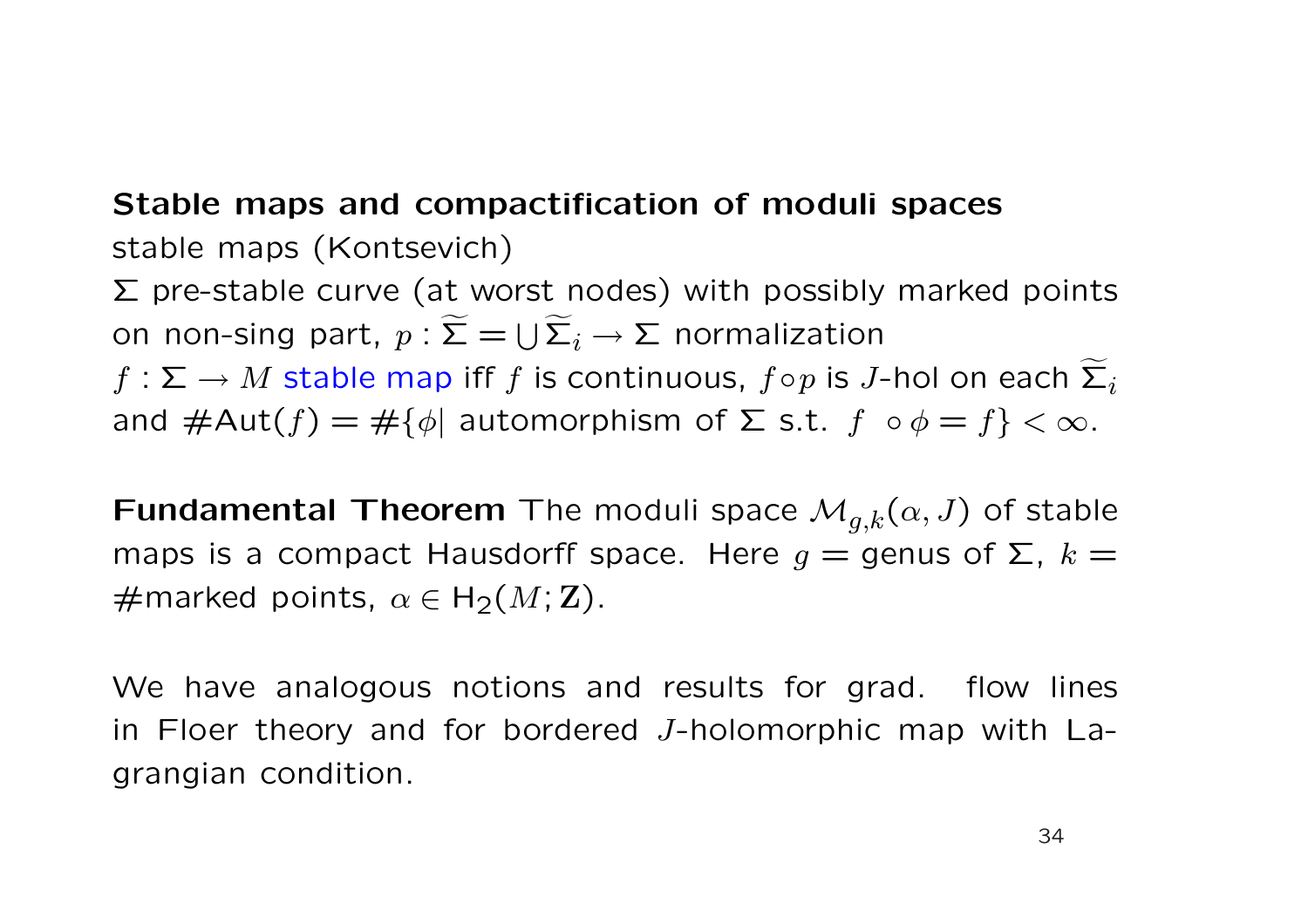In general, transversality fails at **infinity** of (uncompactified) moduli spaces. (e.g., bubbling-off of multiple cover of *J*-hol sphere with negative  $c_1(M)$ - number) In order to overcome this trouble, use Kuranishi structure machinery.

Before compactification:

*∂Ju* = 0 (non-linear elliptic PDE) *⇒* Fredholm set-up (approximation by finite dimensional models) *⇒* Kuranishi neighborhood

stable map compactification ( $\#$ Aut finite): gluing theorem with index computation, etc *⇒* Kuranishi neighborhood

Obtain a compatible system of Kuranishi neighborhood, i.e., Kuranishi structure.